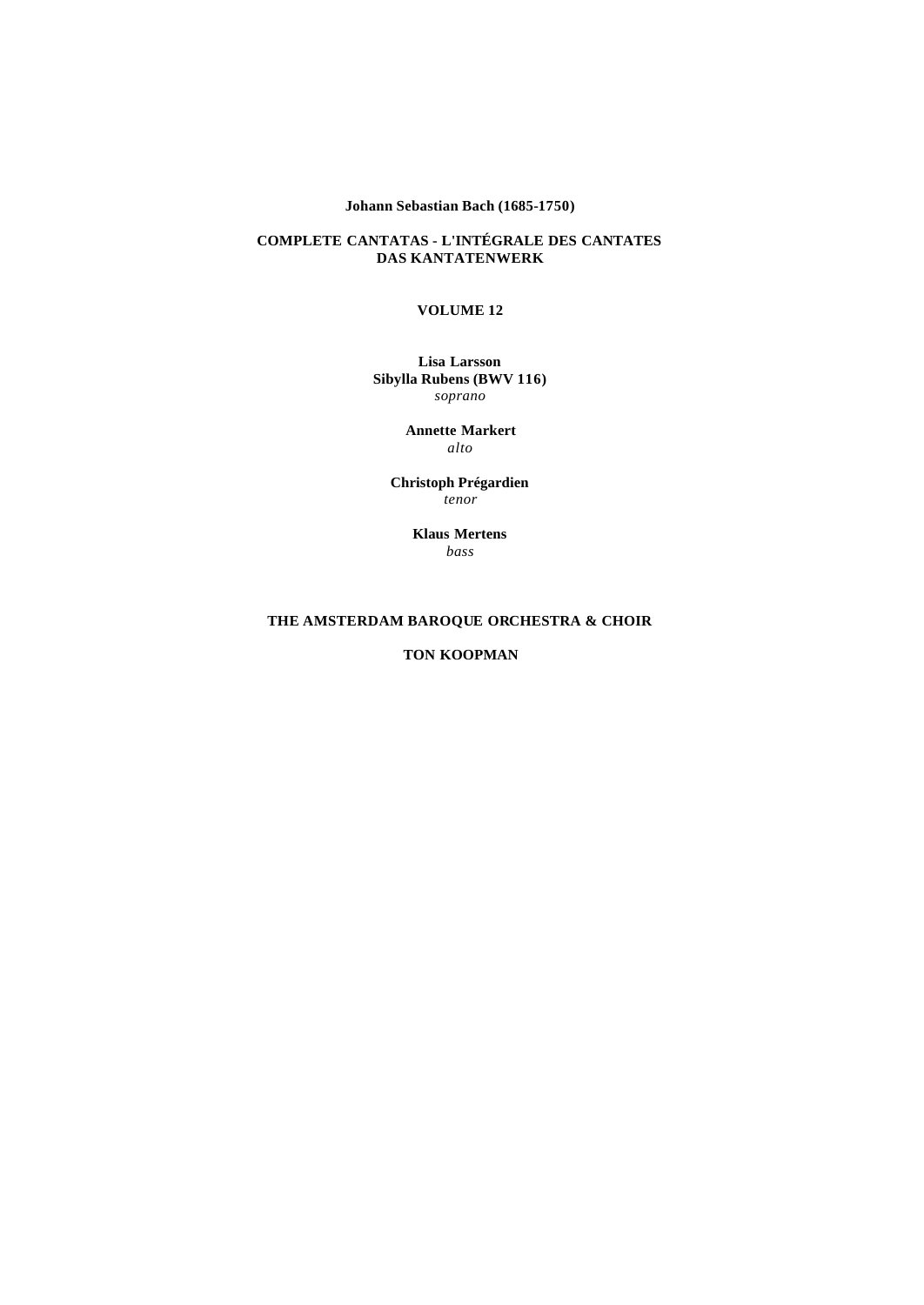| <b>COMPACT DISC 1</b>                                                                                                                | 65'51        |
|--------------------------------------------------------------------------------------------------------------------------------------|--------------|
| "Ach Herr, mich armen Sünder" BWV 135<br>3rd Sunday after Trinity - 3e dimanche après la Trinité - 3. Sonntag nach Trinitatis        | 14'53        |
| Text: author unknown                                                                                                                 |              |
| Strings, oboes, cornett, trombone, bassoon, basso continuo                                                                           |              |
| 1 Chorus: "Ach Herr, mich armen Sünder"                                                                                              | 5'16         |
| 2 Recitative (Tenor): "Ach heile mich, du Arzt der Seelen"                                                                           | 1'06         |
| 3 Aria (Tenor): "Tröste mir, Jesu, mein Gemüte"                                                                                      | 3'15         |
| 4 Recitative (Alto): "Ich bin von Seufzen müde"                                                                                      | 1'07         |
| 5 Aria (Bass): "Weicht, all ihr Übeltäter"<br>6 Chorale: "Ehr sei ins Himmels Throne"                                                | 3'04<br>1'02 |
|                                                                                                                                      |              |
| "Meinen Jesum laß ich nicht" BWV 124                                                                                                 | 14'31        |
| 1st Sunday after Epiphany - 1er dimanche après l'Épiphanie - 1. Sonntag nach Epiphanias<br>Text: author unknown                      |              |
| Strings, oboe d'amore, horn, basso continuo                                                                                          |              |
| 7 Chorus: "Meinen Jesum laß ich nicht"                                                                                               | 3'43         |
| 8 Recitative (Tenor): "Solange sich eine Tropfen Blut"                                                                               | 0'44         |
| 9 Aria (Tenor): "Und wenn der harte Todesschlag"                                                                                     | 4'17         |
| 10 Recitative (Bass): "Doch ach!"                                                                                                    | 0'56         |
| 11 Aria (Duet: Soprano, Alto): "Entziehe dich eilends, mein Herze, der Welt"                                                         | 3'50         |
| 12 Chorale: "Jesum laß ich nicht von mir"                                                                                            | 0'58         |
| "Christum wir sollen loben schon" BWV 121                                                                                            | 19'34        |
| 2nd day of Christmas - Lendemain de Noël - 2. Weihnachtstag<br>Text: author unknown                                                  |              |
| Strings, oboe d'amore, cornett, trombones, basso continuo                                                                            |              |
| 13 Chorus: "Christum wir sollen loben schon"                                                                                         | 2'35         |
| 14 Aria (Tenor): "O du von Gott erhöhte Kreatur"                                                                                     | 5'39         |
| 15 Recitative (Alto): "Der Gnade unermeßlichs Wesen"                                                                                 | 1'03         |
| 16 Aria (Bass): "Johannis freudenvolles Springen"                                                                                    | 8'19         |
| 17 Recitative (Soprano): "Doch wie erblickt es dich in deiner Krippe?"                                                               | 0'56<br>0.58 |
| 18 Chorale: "Lob, Ehr und Dank sei dir gesagt"                                                                                       |              |
| "Was mein Gott will, das g'scheh allzeit" BWV 111                                                                                    | 15'37        |
| 3rd Sunday after Epiphany - 31 dimanche apres l'Épiphanie - 3. Sonntag nach Epiphanias                                               |              |
| Text: author unknown<br>Strings, oboes, bassoon, basso continuo                                                                      |              |
|                                                                                                                                      |              |
| 19 Chorus: "Was mein Gott will, das g'scheh allzeit"                                                                                 | 4'46         |
| 20 Aria (Bass): "Entsetze dich, mein Herze, nicht"                                                                                   | 3'00         |
| 21 Recitative (Alto): "O Törichter! der sich von Gott entzieht"<br>22 Aria (Duet: Alto, Tenor): "So geh ich mit beherzten Schritten" | 0'47         |
| 23 Recitative (Soprano): "Drum wenn der Tod zuletzt den Geist"                                                                       | 6'07<br>0.55 |
| 24 Chorale: "Noch eins, Herr will ich bitten dich"                                                                                   | 1'15         |
|                                                                                                                                      |              |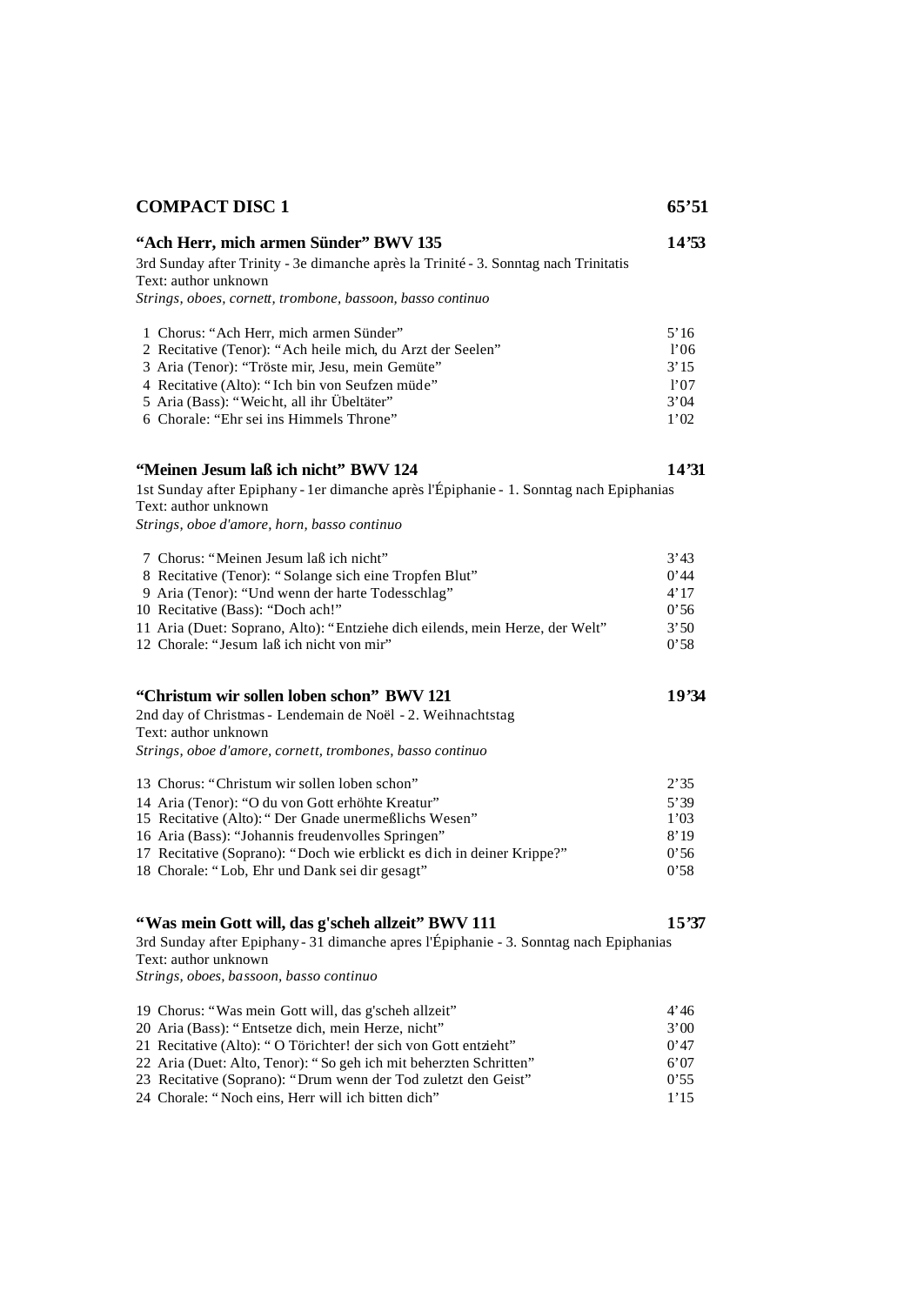# *Strings, oboe d'amore, traverso, horn, basso continuo* 1 Chorus: "Was Gott tut, das ist wohl getan" 4'24 2 Recitative (Bass): "Sein Wort der Wahrheit stehet fest" l'05<br>
3 Aria (Tenor): "Erschüttre dich nur nicht, verzagte Seele" 5'36 3 Aria (Tenor): "Erschüttre dich nur nicht, verzagte Seele" 4 Recitative (Alto): " Nun, der von Ewigkeit geschlossne Bund" l'06 5 Aria (Duet: Soprano, Alto): "Wenn des Kreuzes Bitterkeiten" 4'39<br>6 Chorale: "Was Gott tut, das ist wohl getan" 0'54 6 Chorale: "Was Gott tut, das ist wohl getan" **"Jesu, der du meine Seele" BWV 78 21'33** 14th Sunday after Trinity - 14e dimanche après la Trinité - 14. Sonntag nach Trinitatis Text: author unknown *Strings, traverso, oboes, horn, bassoon, basso continuo* 7 Chorus: "Jesu, der du meine Seele" 5'08 8 Aria (Duet: Soprano, Alto): "Wir eilen mit schwachen, doch emsigen Schritten" 4'45 9 Recitative (Tenor): "Ach! ich bin ein Kind der Sünden" 2'13 10 Aria (Tenor): "Das Blut, so meine Schuld durchstreicht" 2'55 11 Recitative (Bass): "Die Wunden, Nägel, Kron und Grab" 2'19 12 Aria (Bass): " Nun du wirst mein Gewissen stillen" 3'03 13 Chorale: "Herr, ich glaube, hilf mir Schwachen" 1'05 **"Ach, lieben Christen, seid getrost" BWV 114 22'04** 17th Sunday after Trinity - 17e dimanche après la Trinité - 17. Sonntag nach Trinitatis Text: author unknown *Strings, traverso, oboes, horn, bassoon, basso continuo* 14 Chorus: "Ach, lieben Christen, seid getrost" 4'16 15 Aria (Tenor): "Wo wird in diesem Jammertale" 8'28 16 Recitative (Bass): "O Sünder, trage mit Ged uld" 1'41

17 Chorale (Soprano): " Kein Frucht das Weizenkörnlein bringt" 2'12 18 Aria (Alto): "Du machst, o Tod, mir nun nicht fe rner bange" 4'38 19 Recitative (Tenor): "Indes bedenke deine Seele" 0'47 20 Chorale: "Wir wachen oder schlafen ein" 0'46

**COMPACT DISC 2 62'12**

**"Was Gott tut, das ist wohl getan" (II) BWV 99 17'48**

15th Sunday after Trinity - 15e dimanche après la Trinité - 15. Sonntag nach Trinitatis

Text: author unknown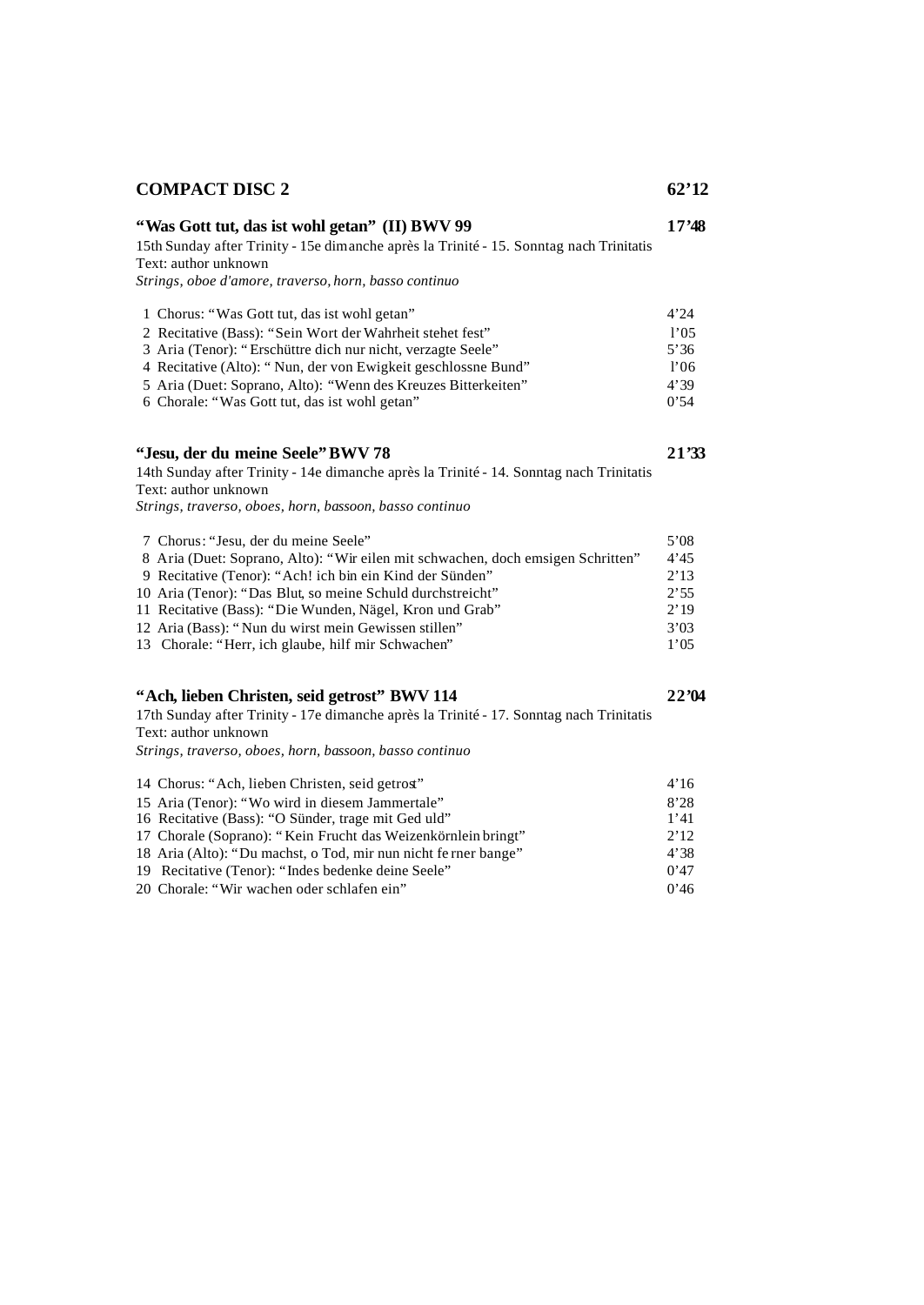| <b>COMPACT DISC 3</b>                                                                   | 73'10 |
|-----------------------------------------------------------------------------------------|-------|
| "Gelobet seist du, Jesu Christ" BWV 91                                                  | 16'20 |
| Christmas Day - Jour de Noël - 1. Weihnachtstag                                         |       |
| Text: author unknown                                                                    |       |
| Strings, oboes, horns, timpani, bassoon, basso continuo                                 |       |
| 1 Chorus: "Gelobet seist du, Jesu Christ"                                               | 2'51  |
| 2 Recitative and Chorale (Soprano): "Der Glanz der höchsten Herrlichkeit"               | 1'38  |
| 3 Aria (Tenor): "Gott, dem der Erdenkreis zu klen"                                      | 2'45  |
| 4 Recitative (Bass): "O Christenheit!"                                                  | 1'17  |
| 5 Aria (Duet: Soprano, Alto): "Die Armut, so Gott auf sich nimmt"                       | 7'00  |
| 6 Chorale: "Das hat er alles uns getan"                                                 | 0'46  |
| "Was willst du dich betrüben" BWV 107                                                   | 16'58 |
| 7th Sunday after Trinity - 7e dimanche après la Trinité - 7. Sonntag nach Trinitatis    |       |
| Text: author unknown                                                                    |       |
| Strings, traversi, oboes d'amore, horn, bassoon, basso continuo                         |       |
| 7 Chorus: "Was willst du dich betrüben"                                                 | 3'25  |
| 8 Recitative (Bass): "Denn Gott verlässet keinen"                                       | 0'58  |
| 9 Aria (Bass): "Auf ihn magst du es wagen"                                              | 2'53  |
| 10 Aria (Tenor): "Wenn auch gleich aus der Höllen"                                      | 2'47  |
| 11 Aria (Soprano): "Er richts zu seinen Ehren"                                          | 2'24  |
| 12 Aria (Tenor): "Drum ich mich ihm ergebe"                                             | 2'27  |
| 13 Chorale: "Herr, gib, daß ich dein Ehre"                                              | 2'01  |
| "Du Friedefürst, Herr Jesu Christ" BWV 116                                              | 16'14 |
| 25th Sunday afterTrinity - 25e dimanche après la Trinité - 25. Sonntag nach Trinitatis  |       |
| Text: author unknown                                                                    |       |
| Strings, oboes d'amore, horn, basso continuo                                            |       |
| 14 Chorus: "Du Friedefürst, Herr Jesu Christ"                                           | 4'08  |
| 15 Aria (Alto): "Ach, unaussprechlich ist die Not"                                      | 3'09  |
| 16 Recitative (Tenor): "Gedenke doch"                                                   | 0'50  |
| 17 Aria (Trio: Soprano, Tenor, Bass): "Ach, wir bekennen unsre Schuld"                  | 6'12  |
| 18 Recitative (Alto): "Ach, laß uns durch die scharfen Ruten"                           | 0'58  |
| 19 Chorale: "Erleucht auch unser Sinn und Herz"                                         | 0'54  |
| "Liebster Gott, wenn werd ich sterben?" BWV 8                                           | 18'38 |
|                                                                                         |       |
| 16th Sunday after Trinity - 16e dimanche après la Trinité - 16. Sonntag nach Trinitatis |       |
| Text: author unknown                                                                    |       |
| Strings, traverso, oboes d'amore, horn, basso continuo                                  |       |
| 20 Chorus: "Liebster Gott, wenn werd ich sterben?"                                      | 6'38  |
| 21 Aria (Tenor): "Was willst du dich, mein Geist, entsetzen"                            | 3'39  |
| 22 Recitative (Alto): "Zwar fühlt mein schwaches Herz"                                  | 0'57  |
| 23 Aria (Bass): "Doch weichet, ihr tollen, vergeblichen Sorgen!"                        | 5'03  |
| 24 Recitative (Soprano): "Behalte nur o Welt, das Meine!"                               | 1'02  |
| 25 Chorale: "Herrscher über Tod und Leben"                                              | 1'18  |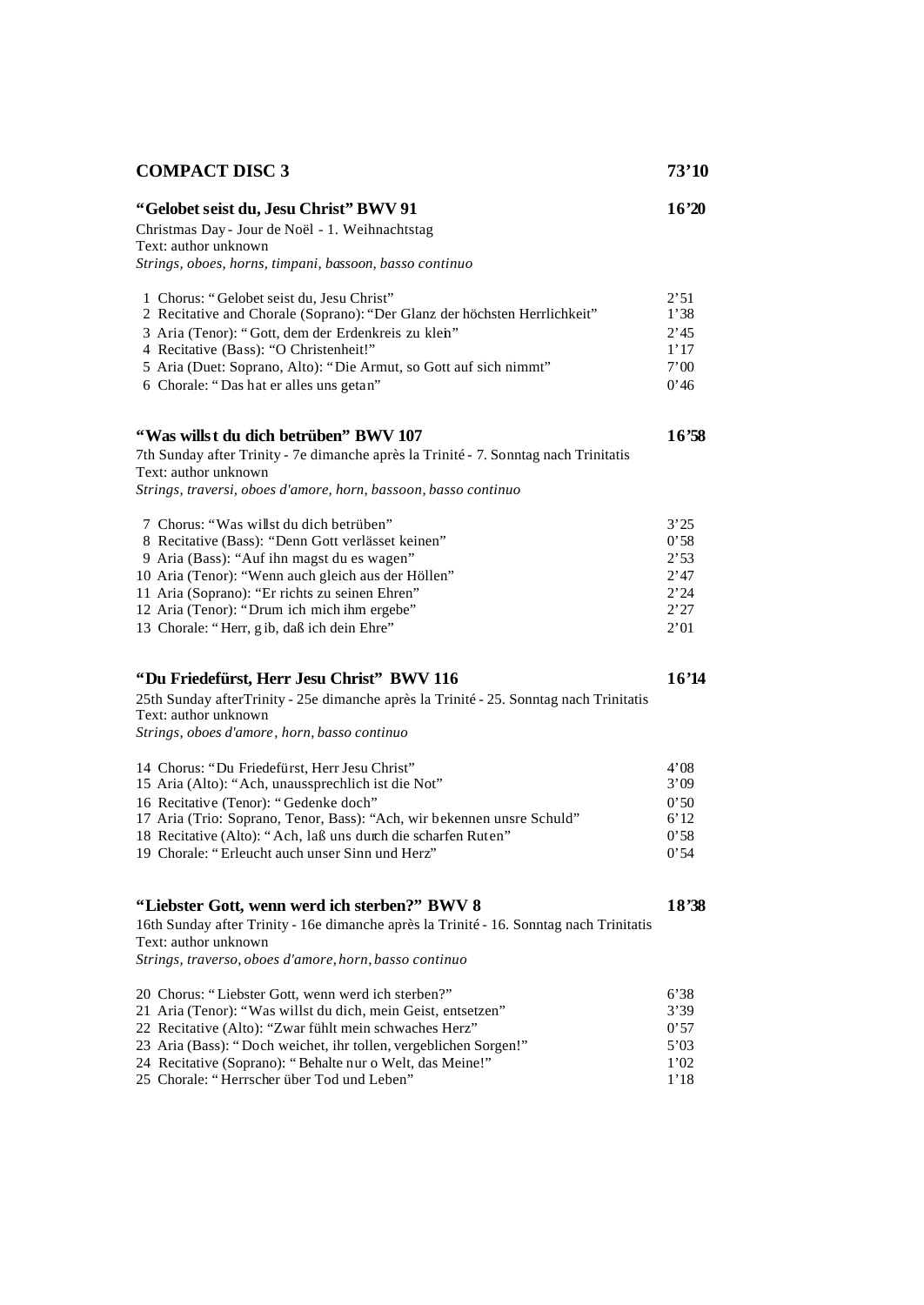# **Appendix: BWV 8**

*Version with traverso and oboe d'amore*

26 Aria (Bass): " Doch weichet, ihr tollen, vergeblichen Sorgen!" 4'58

Digital recording Producer: Tini Mathot Sound engineer and editing: Adriaan Verstijnen Recording: Waalse Kerk, Amsterdam, March 2000 Art Direction: George Cramer Design: Marcel van den Broek Production Coordination: Willemijn Mooij Cover Painting: Pieter Saenredam •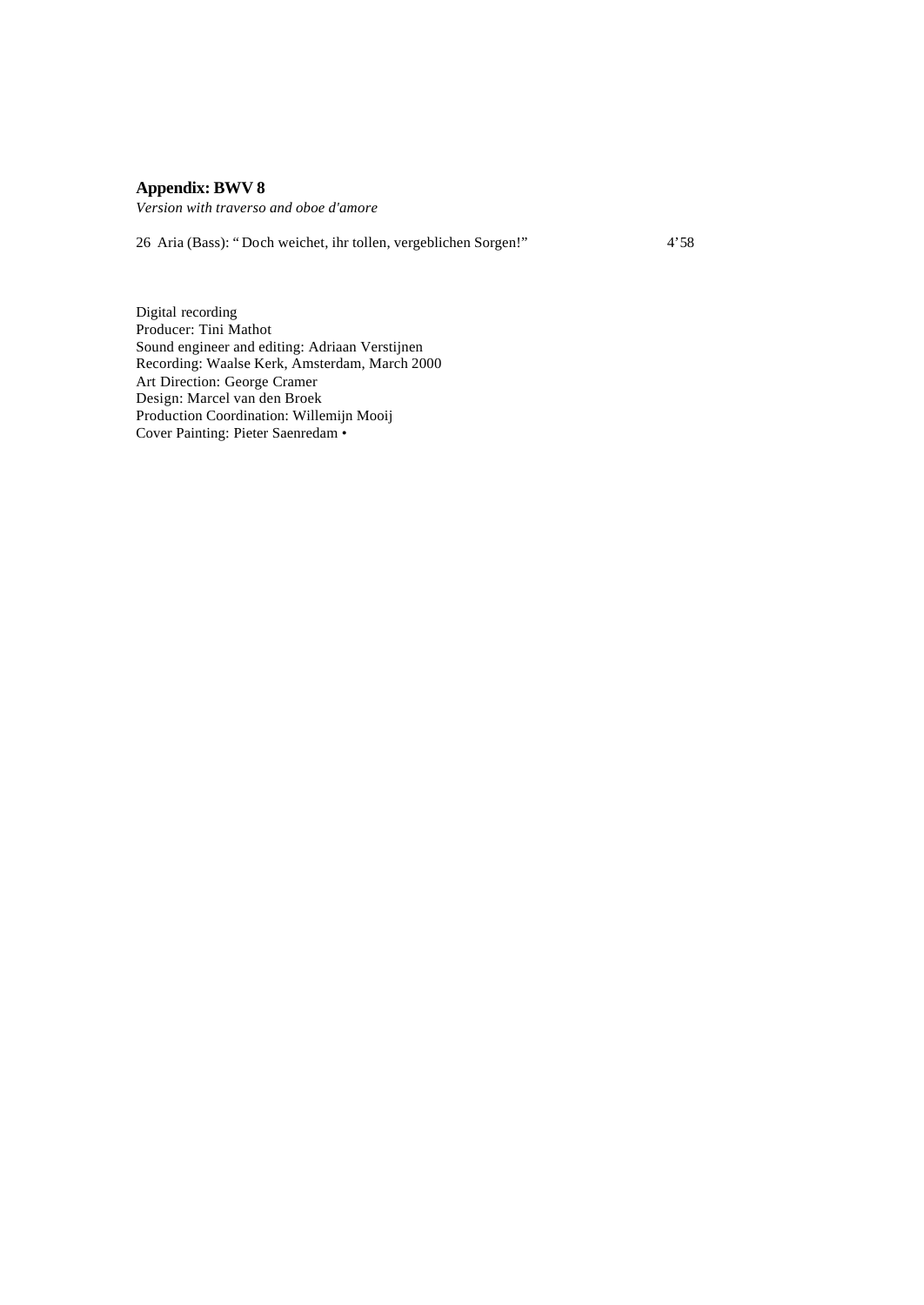#### **THE AMSTERDAM BAROQUE ORCHESTRA**

Alfredo Bernardini, *oboe, oboe d'amore* Jonathan Manson, *cello* Wilbert Hazelzet, *traverso* Margaret Faultless, *violin*

Margaret Faultless, Elena Borderias, Marc Cooper, Kati Debrezeni, Foskien Kooistra, Carla Marotta, Marshall Marcus, Fanny Pestalozzi, David Rabinovich, *violin* Martin Kelly, Nicky Akeroyd, *viola* Jonathan Manson, Robbie Jacobs, *cello* • Nicholas Pap, *double-bass* Wilbert Hazelzet, Marion Moonen, *traverso* • Alfredo Bernardini, Michel Henry, Anna Starr, *oboe, oboe d'amore* • Andrew Clark, Gavin Edwards, *horn* • Charles Toet, Sue Addison, Franck Poitrineau, *trombones* • Bruce Dickey, *cornett* • Luuk Nagtegaal, *timpani* • Margreet Bongers, *bassoon* • Ton Koopman, *organ, harpsichord* (recitatives and arias) • Jan Kleinbussink, *organ* (choir) • Mike Fentross, *lute*

#### **THE AMSTERDAM BAROQUE CHOIR**

Ulrike Grösch, *choirmaster*

Maria-luz Alvarez, Francine van der Heijden, Els Bongers, Henriëtte Feith, Caroline Stam, *soprano* Stephen Carter, Annemieke Cantor, Peter de Groot, Hugo Naessens, *alto* Joost van der Linden, Malcolm Bennett, Andreas Gisler, Henk Gunneman, Geraint Roberts, Otto Bouwknegt, *tenor* Donald Bentvelsen, Mitchell Sandler, René Steur, Hans Wijers, *bass*

# **TON KOOPMAN**

*conductor*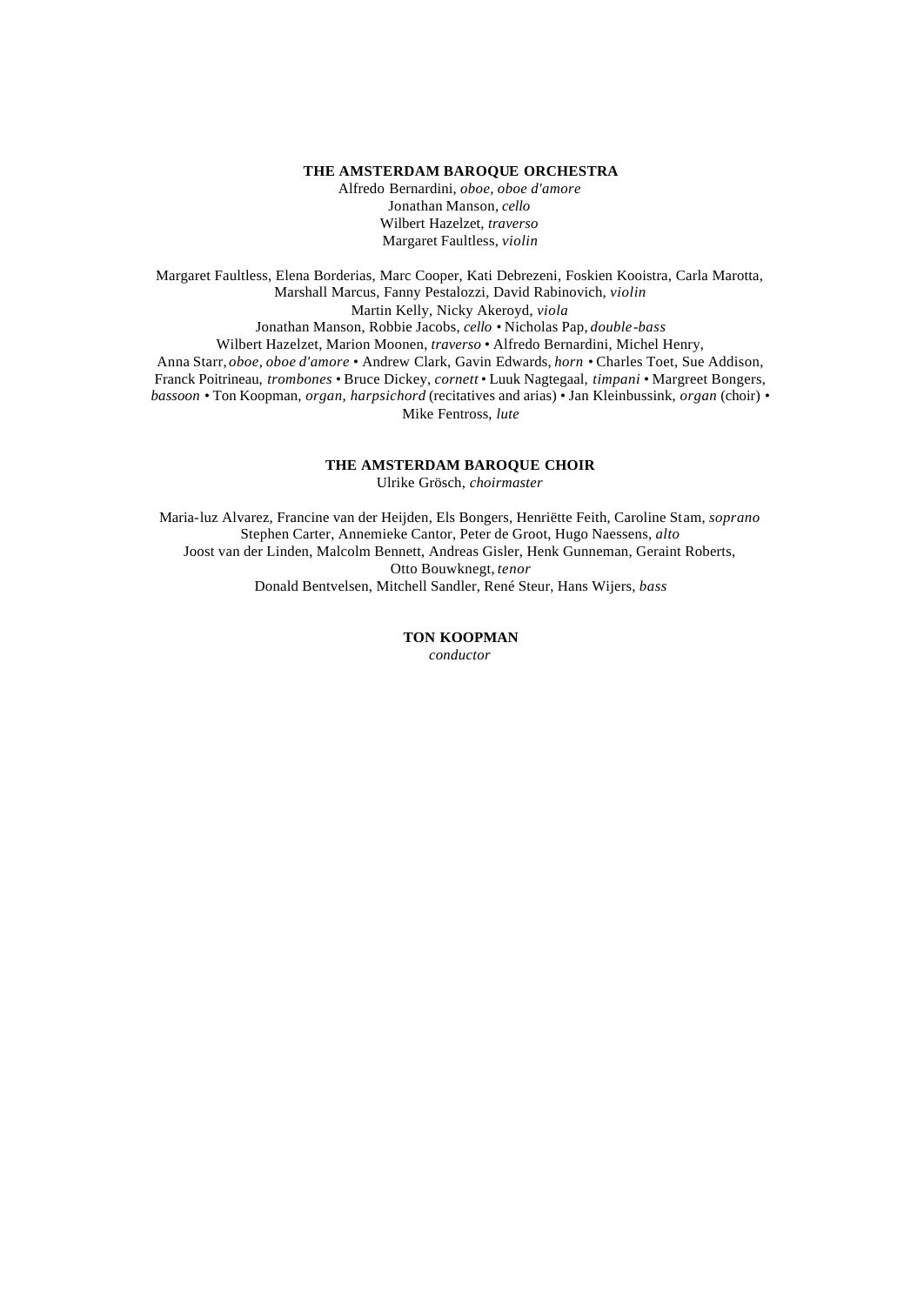#### **Chorale cantata cycle of the Leipzig church cantatas, 1724-25 (II)**

#### **Christoph Wolff**

The cantatas in this volume all date from Johann Sebastian Bach's second year of office as Thomaskantor in Leipzig. Based on Lutheran hymns, most of them were composed in the second half of 1724, though two (BWV 124 and 111) were written in the first weeks of 1725. The series of chorale cantatas, which breaks off in early 1725, forms an almost complete yearly cycle which derives an exceptional unity of style and content from its debt to established Lutheran hymnody. Almost all the cantatas contain the first and last verse of a hymn, the other verses being paraphrased in recitatives and arias. Only one cantata from the 1724-25 cycle, BWV 107, uses all the verses of a hymn unaltered.The identity of the librettist for the chorale cantata cycle is unknown, but he must have worked closely with Bach.The most likely candidate is Andreas Stöbel, former Co-Rector of the Thomasschule, who died in early 1725.

Practically any selection of the chorale cantatas will display the unusually rich variety of form and colour that is one of their most distinctive features.This derives above all from the musical diversity of the chorale melodies themselves, in aspects such as key (modal, major and minor), time (duple and triple), verse metre and length (a basic AAB form is common, but many others also occur). Some of the melodies have medieval inflections, others are more modern. Bach enhances this variety through a wide range of stylistic and compositional devices, combined with a particularly judicious use of the instrumental resources available to him. This is especially apparent in his delicate and virtuoso woodwind writing for flutes and various types of oboe.The transverse flute, a recent addition to the Baroque orchestra, first appears in Bach's cantatas in 1724, suggesting that Bach had a virtuoso flautist at his disposal for the chorale cantatas of the 1724-25 cycle.

This striking variety, which Bach undoubtedly strove consciously to achieve, is most evident in works that were composed very close to one another. This is the case with BWV 78, 99, 8 and 114, for four successive Sundays, BWV 91 and 121 and BWV 26 and 116, both pairs written for two successive feast days. In particular, the large-scale opening movements which give each cantata its own distinctive character highlight Bach's imaginative and utterly unschematic treatment of the individual chorale melodies. For example, the concertante chorale arrangement of BWV 91 is succeeded by the backward-looking polyphony Of BWV 121. Bach's musical palette is even more colourful in the four-cantata sequence comprising BWV 78 (G minor 3/4 chorale melody in variation form over a lamento bass), BWV 99 (G major 4/4 chorale melody embedded in a concertante movement), BWV 8 (E major 12/8 chorale melody in sicilienne form with bell effects) and BWV 114 (G minor 6/4 chorale melody embroidered with polyphonic orchestral writing).

The cantata **"Ach Herr, mich armen Sünder" BWV 135** was written for the 3rd Sunday after Trinity, which in 1724 was on 25 July. The two outer movements are based on verses 1 and 6 of the hymn by Cyriakus Schneegass (1597) to the melody of Herzlich tut mich verlangen. The middle movements use a paraphrase of the other verses which also draws a loose connection with the gospel for the day, Luke 15: 1-10 (the parables of the lost sheep and the lost coin).

The work is scored for normal forces with three soloists (there is no soprano), strings and two oboes. A trombone is added in the opening chorus to point up the chorale melody, which is given to the basses, though it appears in the viola part when the orchestra introduces the chorale line by line.

The cantata **"Meinen Jesum laß ich nicht" BWV 124** was written for the 1st Sunday after Epiphany and first performed on 7 January 1725. The two outer movements are based on verses 1 and 6 of Christian Keymann's hymn of the same name (1658). The other verses are paraphrased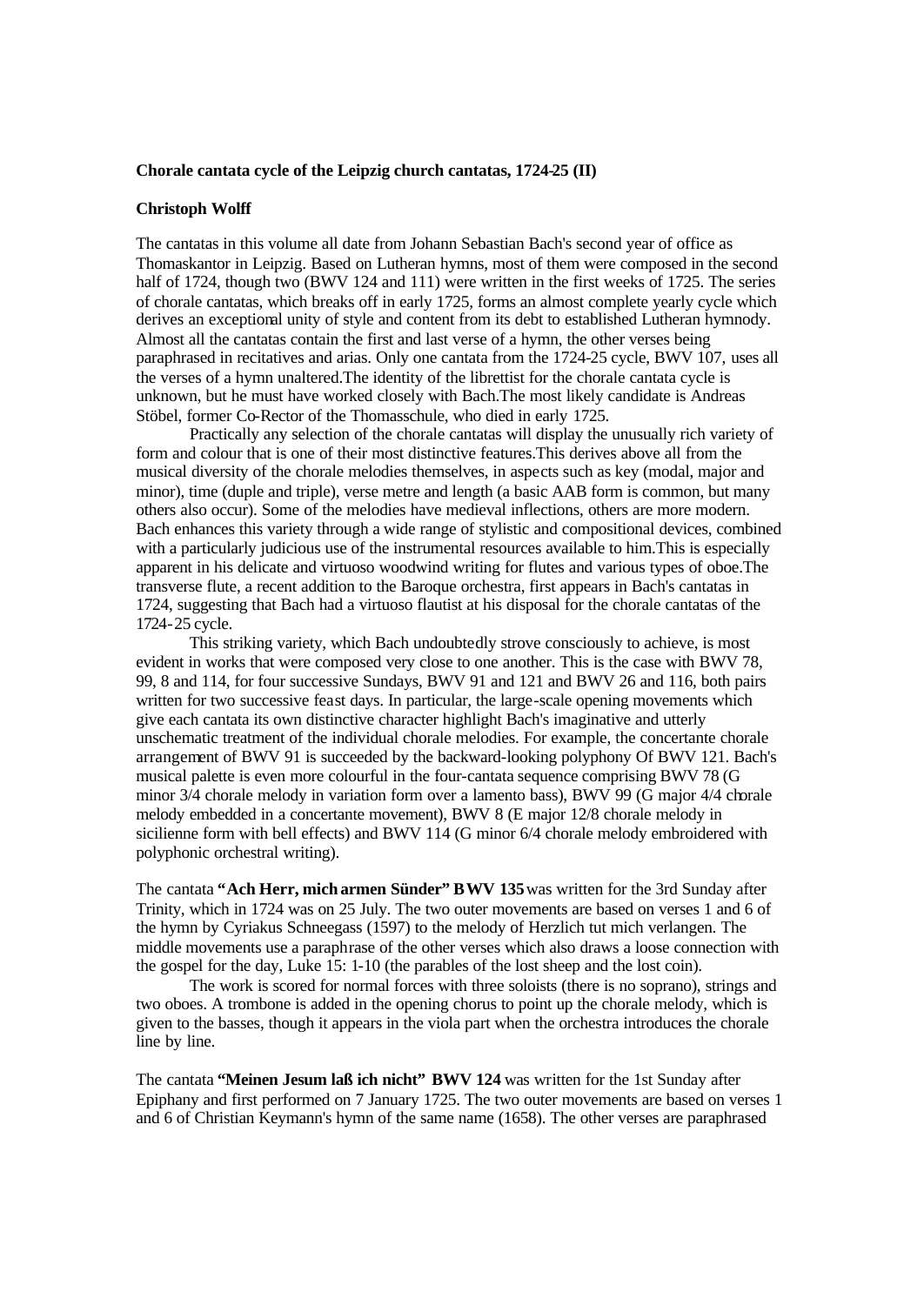as recitative and arias and make clear reference to the gospel for the day, Luke 2:41-52 (the twelve-year-old Jesus in the temple).

The work is scored for the usual four-part chorus and four soloists, but uses smaller instrumental forces than the festive cantatas that precede it: only one oboe d'amore and a horn to double the vocal line are needed in addition to the string ensemble.The result is to make the use of the oboe particularly effective: it lends a distinctive character to the opening chorus, where it has a concertante role, and it appears again in the tenor aria (movement 3).

The cantata **"Christum wir sollen loben schon" BWV 121**, written for the second day of Christmas 1724, is based on verses 1 and 8 of Martin Luther's free rendering (1524) of the medieval hymn A solis ortus cardine. The paraphrase of the middle verses of Luther's hymn refers to the gospel for the day, Luke 2:15-20 (the shepherds at the crib).

The orchestra, especially in the opening chorus, is less festive than the forces used in the cantata for Christmas Day. The work is scored for four-part chorus, four soloists, strings and one oboe d'amore, though the chorus parts in movements 1 and 6 are doubled by a brass group consisting of cornett and three trombones. In response to the medieval hymn, the opening movement is in the archaic form of a motet, without independent orchestral accompaniment. The presence of brass instruments, in the traditional town waits configuration, gives an unusual colour to the polyphonic four-part choral movement, supported by continuo.

The cantata **"Was mein Gott will, das g'scheh allzeit" BWV 111** was written for the 3rd Sunday after Epiphany and first performed on 21 January 1725. It is based on the first and fourth verse of the hymn of the same name by Margrave Albrecht von Brandenburg (1547). The paraphrase of the two middle verses makes no reference to the gospel for the day, Matthew 8:1- 13 (the healing of a leper; the centurion's servant).

The work is scored for four-part chorus, four soloists, strings and two oboes. The opening chorus with concertante orchestra dispenses with complex vocal writing so that the simple, radiant cantus firmus does not require instrumental strengthening. The bass aria (movement 2) is suffused with echoes of the chorale melody, while the alto and tenor duet (movement 4) reflects the "resolute footsteps" of the text in a dance-like movement.

The cantata **"Was Gott tut, das ist wohlgetan" (II) BWV 99** was written for the 15 th Sunday after Trinity and first performed on 17 September 1724. Samuel Rodigast's hymn of the same name (1674) also serves as the basis for two later cantatas, BWV 98 (1726) and BWV 100 (after 1732). In BWV 99, verses 1 and 6 of the hymn are used unaltered. Verses 2 to 5 are paraphrased with clear reference to the gospel for the day, Matthew 6: 24-34 (the Sermon on the Mount: seeking the kingdom of God).

The work is scored for the standard forces of the chorale cantata cycle, including solo flute and oboe d'amore. These two instruments combine in the fifth movement, a tightly-written fugal duet for soprano and alto. It is known that the cantata was performed again in the period 1732-35, the organ being left out in movements 2 to 5.The first movement was rescored for a larger orchestra around 1734, when it served as the opening chorus of BWV 100.

The cantata **"Jesu, der du meine Seele" BWV 78** was written for the 14 th Sunday after Trinity on 10 September 1724 and is based on Johann Rist's hymn of the same name (1641). Verses 1 and 12 of the chorale are used unaltered in the two outer movements,while parts of verses 3, 4, 5 and 10 appear in the third and fifth movements, each time with the chorale melody. The text makes virtually no reference to the gospel for the day, Luke 17:11-19 (the healing of the ten lepers).

The work is scored for four-part chorus and four soloists, strings, flute and two oboes plus a horn to strengthen the soprano line in the two outer movements. In the extended opening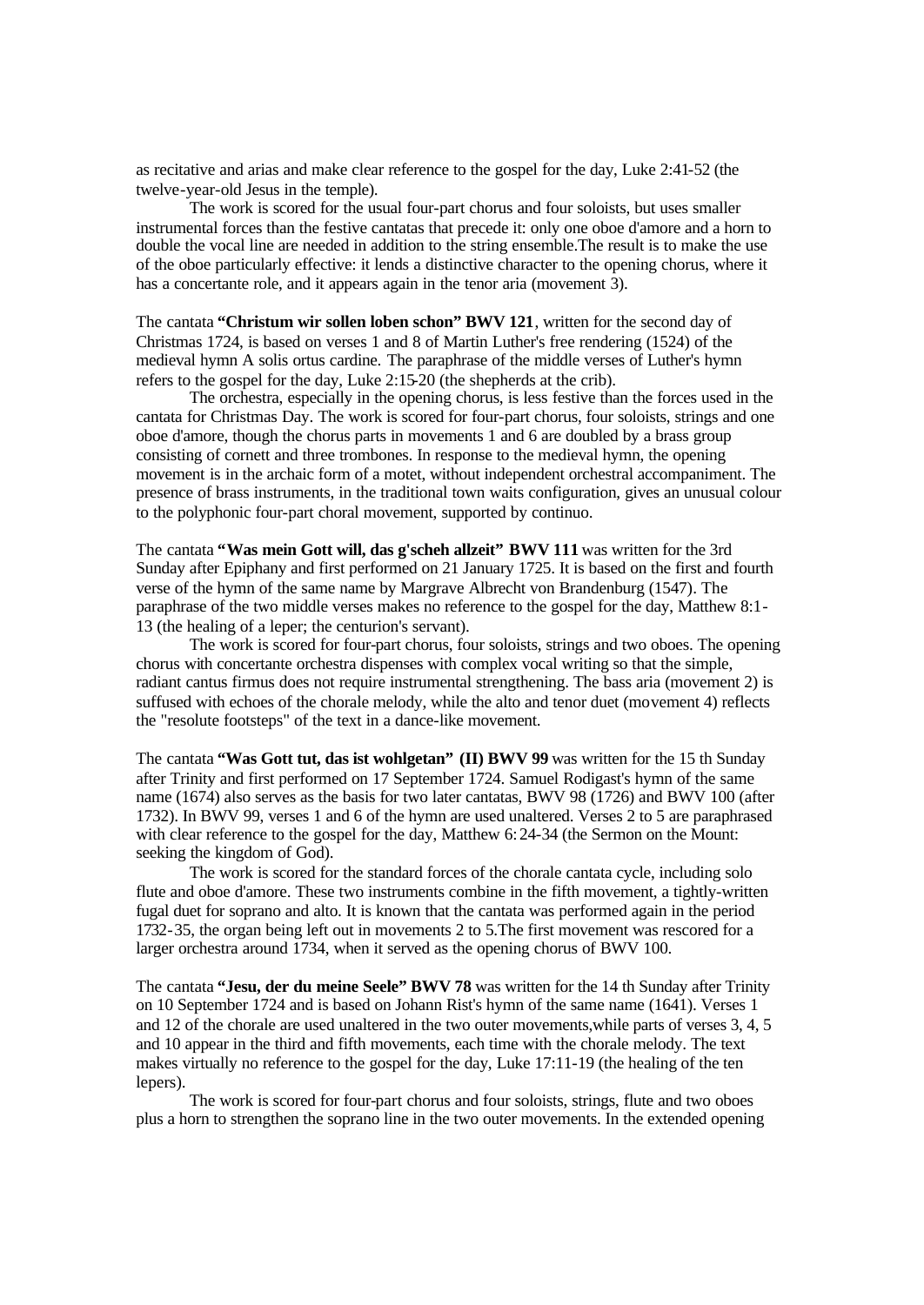chorus, the chorale is presented in the form of a passacaglia (variations over an unvarying repeated bass).

The cantata **"Ach, lieben Christen, seid getrost" BWV 114** was written for the 17th Sunday after Trinity and first performed on 1 October 1724. Movements 1, 4 and 7 are based on verses 1, 3 and 6 of the hymn by Johannes Gigas (1561), to the melody of Wo Gott, der Herr, nicht bei uns hä1t (see BWV 178). The other verses are paraphrased in a text which also establishes a link with the gospel for the day, Luke 14: 1-11 (a man cured of dropsy; exhortation to humility).

The work is scored for four-part chorus, four soloists, strings, flute, two oboes and a horn to reinforce the chorale melodies in the two outer movements. At the centre of the five solo movements lies an arrangement of the chorale for soprano, its unadorned melody accompanied by short, intense declamatory phrases in the continuo.

The cantata **"Gelobet seist du, Jesu Christ" BWV 91** was first performed on Christmas Day, 1724. It is based on verses 1, 2 and 7 of Martin Luther's Christmas hymn of the same name (1524), which appear in movements 1, 2 and 6. The other verses are paraphrased in arias and recitative. As the principal hymn for Christmas Day, it needs no further reference to the gospel reading, Luke 2:1-14 (the birth of Christ).

In keeping with the importance of the feast, the cantata is scored for three oboes, two horns, timpani, strings, continuo, four-part chorus and four soloists. Bach gives the arias and above all the recitatives very different treatment. In the second movement recitative, a freecomposed text alternates with lines from Luther's hymn. The third movement, with string accompaniment, ends in highly expressive vein, describing this "vale of tears" in eloquent musical terms.

The cantata **"Was willst du dich betrüben" BWV 107** was written for the 7th Sunday after Trinity and first performed on 23 July 1724. It contains no free-composed text at all, being based entirely on the seven verses of Johann Heermann's hymn of the same name (1630). The chorale alludes to the gospel for the day, Mark 8: 1-9 (the feeding of the four thousand). in formal terms, BWV 107 occupies an unusual place in the 1724-25 chorale cantata cycle, since it was not until he returned to the chorale cantata form in the 1730s that Bach set all the verses of a hymn again.

The work is scored for the usual forces in it this cycle. As well as strings and continuo, it calls for two flutes, two oboe d'amore, a horn to reinforce the cantus firmus, and four-part chorus with soprano, tenor and bass soloists. For textual reasons, only one movement, the second, is a recitative. It is followed by four arias, each given a different colouring: the third movement is for bass and strings, the fourth for tenor and continuo, the fifth for soprano and both oboes d'amore, and the sixth for tenor and flutes in unison with the first violin.

The cantata **"Du Friedefürst, Herr Jesu Christ" BWV 116**, based on the hymn of the same name, was written for the 25th Sunday after Trinity and first performed on 26 November 1724. The original parts indicate that at least one subsequent performance took place in Leipzig, though not until after 1740. Verses 1 and 7 of Jakob Ebert's hymn (1601) are used unaltered in the two outer movements, while verses 2 to 6 are paraphrased as arias and recitative. The paraphrase keeps close to the words of the hymn, which makes no particular reference to the gospel for the day, Matthew 24:15-28.

The work is scored for choir, four soloists, two oboes d'amore, strings and continuo, with a horn (or natural trumpet) to reinforce the soprano chorale melody in movements 1 and 6. In the imposing opening chorus,the cantus firmus is treated in a way that is at once varied and symmetrical (lines 1 and 2: statement of the chorale in minim chords; lines 3 and 4: imitative choral writing based on small melodic cells; lines 5 and 6: compact chordal writing in crotchets; line 7: the same as line 1). Another musical high point occurs in movement 4, an E major trio for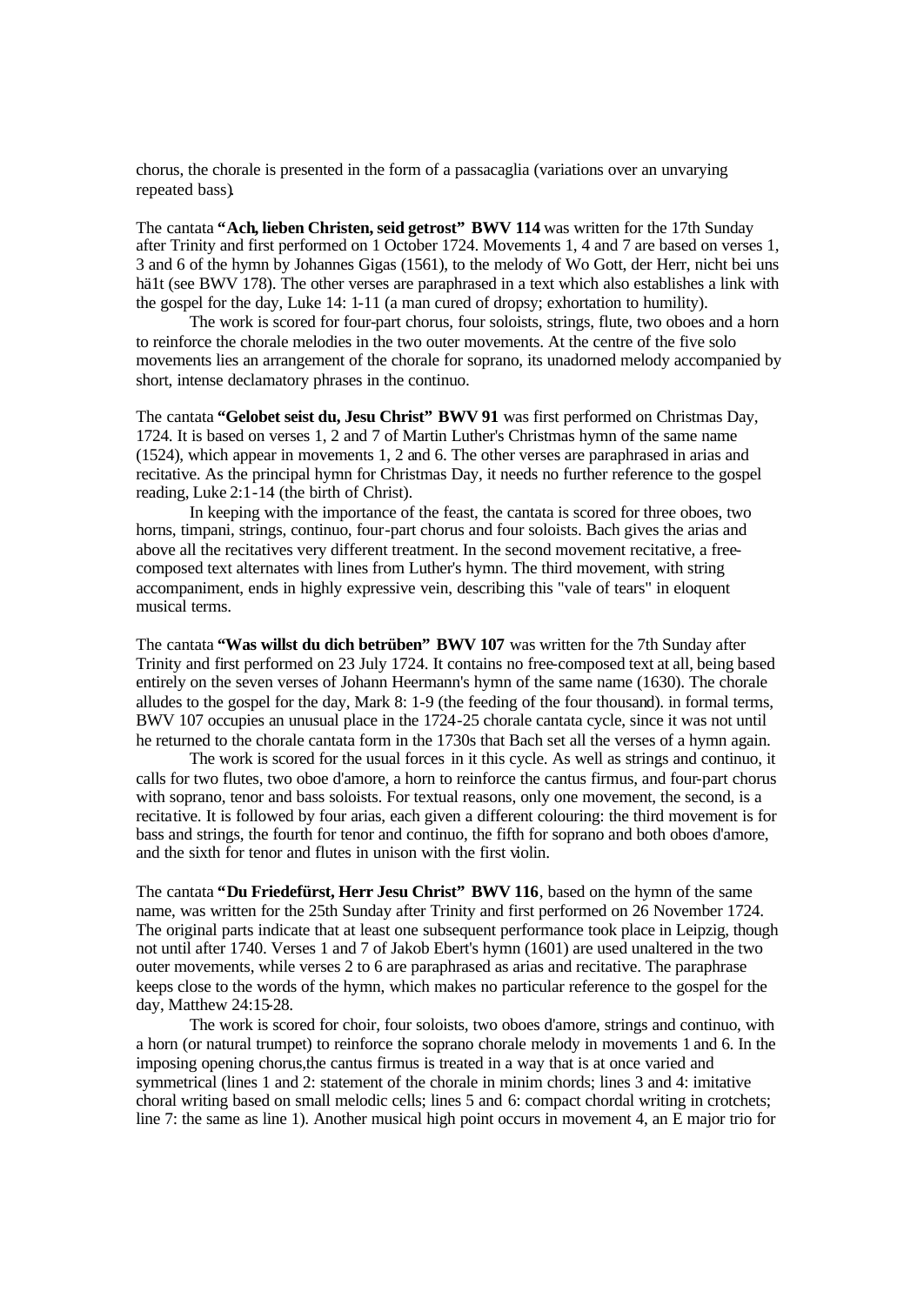soprano, tenor and bass with continuo support only; it is followed by a harmonically refined alto recitative with orchestral accompaniment.

The cantata **"Liebster Gott, wenn werd ich sterben?"BWV 8** was written for the 16th Sunday after Trinity and first performed on 24 September 1724. The text and music of the two outer movements are based on verses 1 and 5 of Caspar Neumann's hymn (c. 1690), while the middle verses are paraphrased as arias and recitative. As well as reflecting the gospel for the day, Luke 7:11-17 (at Nain Christ brings a widow's son back to life), the texts ponder thoughts of human mortality inspired by the reading.

The work is scored for choir and four soloists, the usual string ensemble, flute and two oboes d'amore.The tenor aria, movement 2, is a trio with oboe obbligato, while the bass aria, movement 4, is scored for strings with flute obbligato. Solo woodwind in the opening chorus depict funeral bells, while a horn reinforces the chorale melody. The soprano part anticipates each individual line when the chorale returns in the closing movement, lending an arioso character to a melody that would have been modern for its time.

Some small changes were made when the cantata was performed again between 1736 and 1740. It was then transposed from E to D major and extensively rescored for subsequent performances in 1744-47. In the first movement, for example the two oboe parts are given to concertante violins and three oboes are used to strengthen the chorus. In this recording, the later version of the bass aria (movement 4) with flute and oboe d'amore is also included.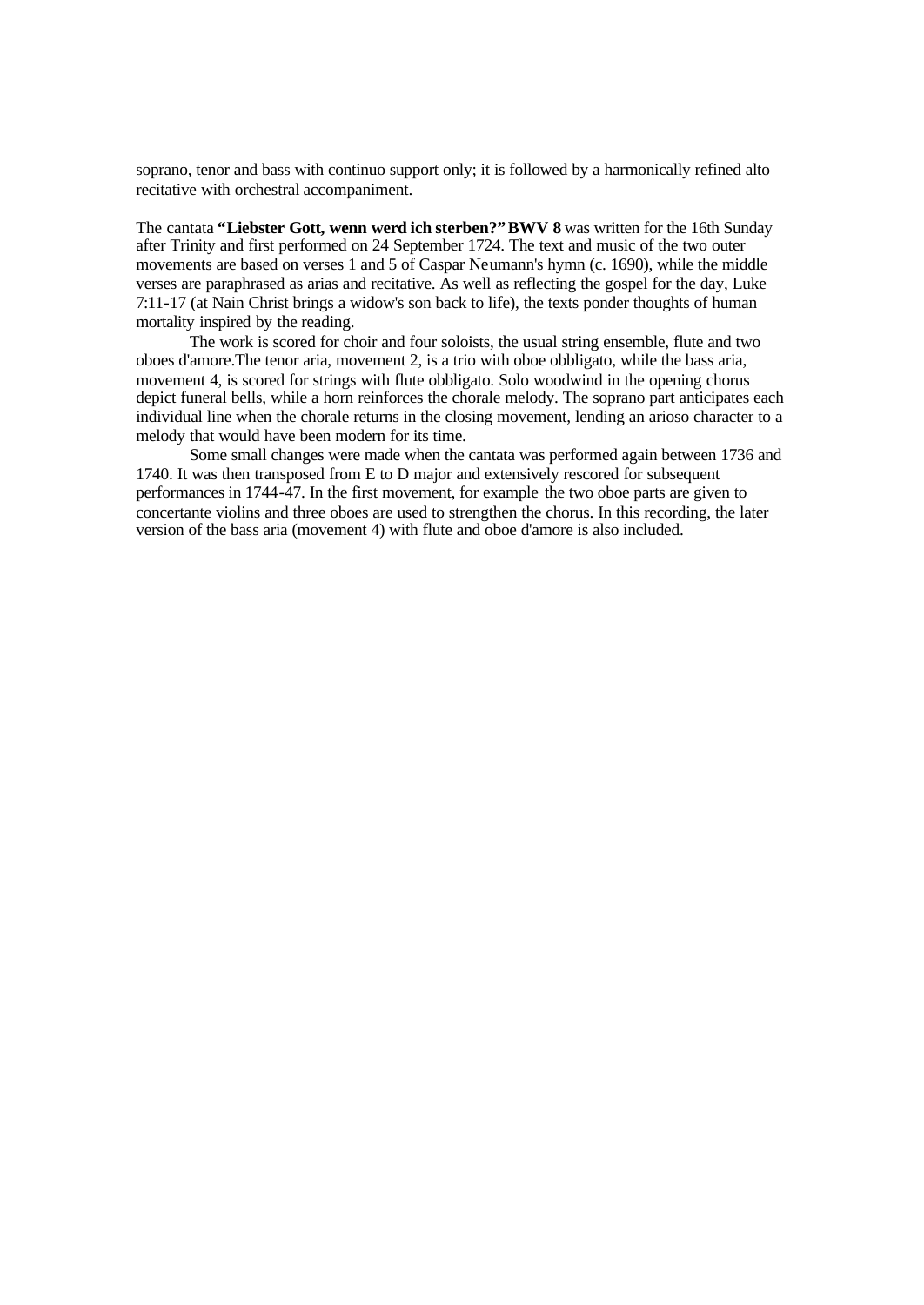## **Johann Sebastian Bach (1685-1750): Chronological table for the Leipzig church cantatas (with particular reference to the cantatas in the present recording)**

| 22./23.4.1723 | Bach takes up appointment as Thomaskantor in Leipzig       |
|---------------|------------------------------------------------------------|
| 22.5.1723     | Bach and his family move from Köthen to Leipzig            |
| 1723-1724     | First cycle of Leipzig church cantatas                     |
| 1724-1725     | Second cycle of Leipzig church cantatas (chorale cantatas) |
| 25.6.1724     | 3rd Sunday after Trinity: BWV 135                          |
| 23.7.1724     | 7th Sunday after Trinity: BWV 107                          |
| 10.9.1724     | 14th Sunday after Trinity: BWV 78                          |
| 17.9.1724     | 15th Sunday after Trinity: BWV 99                          |
| 24.9.1724     | 16th Sunday after Trinity: BWV 8                           |
| 1.10.1724     | 17th Sunday after Trinity: BWV 114                         |
| 25.12.1724    | Christmas Day: BWV 91                                      |
| 26.12.1724    | 2nd day of Christmas: BWV 121                              |
| 7.1.1725      | 1st Sunday after Epiphany: BWV 124                         |
| 21.1.1725     | 3rd Sunday after Epiphany: BWV 111                         |
| 30.3.1725     | Good Friday: St John Passion BWV 245 (second version)      |
| 1725-27       | Third cycle                                                |
| 11.4.1727     | Good Friday: St Matthew Passion BWV 244 (first version)    |
| 1728-29       | Fourth cycle (Picander texts),                             |
|               | incomplete                                                 |
| Not datable   | Fifth cycle, only hypothetically                           |
|               | determinable                                               |
| 27.7.1733     | Bach presents the Kyrie and Gloria of the subsequent       |
|               | B Minor Mass BWV 232 to the Dresden court                  |
| 25.12.1734-   |                                                            |
| 6.1.1735      | Christmas Day - Epiphany-                                  |
|               | Christmas Oratorio BWV 248                                 |
| 30.3.1736     | Good Friday: St Matthew Passion                            |
|               | BWV 244 (second version)                                   |
| 28.7.1750     | Bach dies                                                  |

*Translation: Adrian Shaw*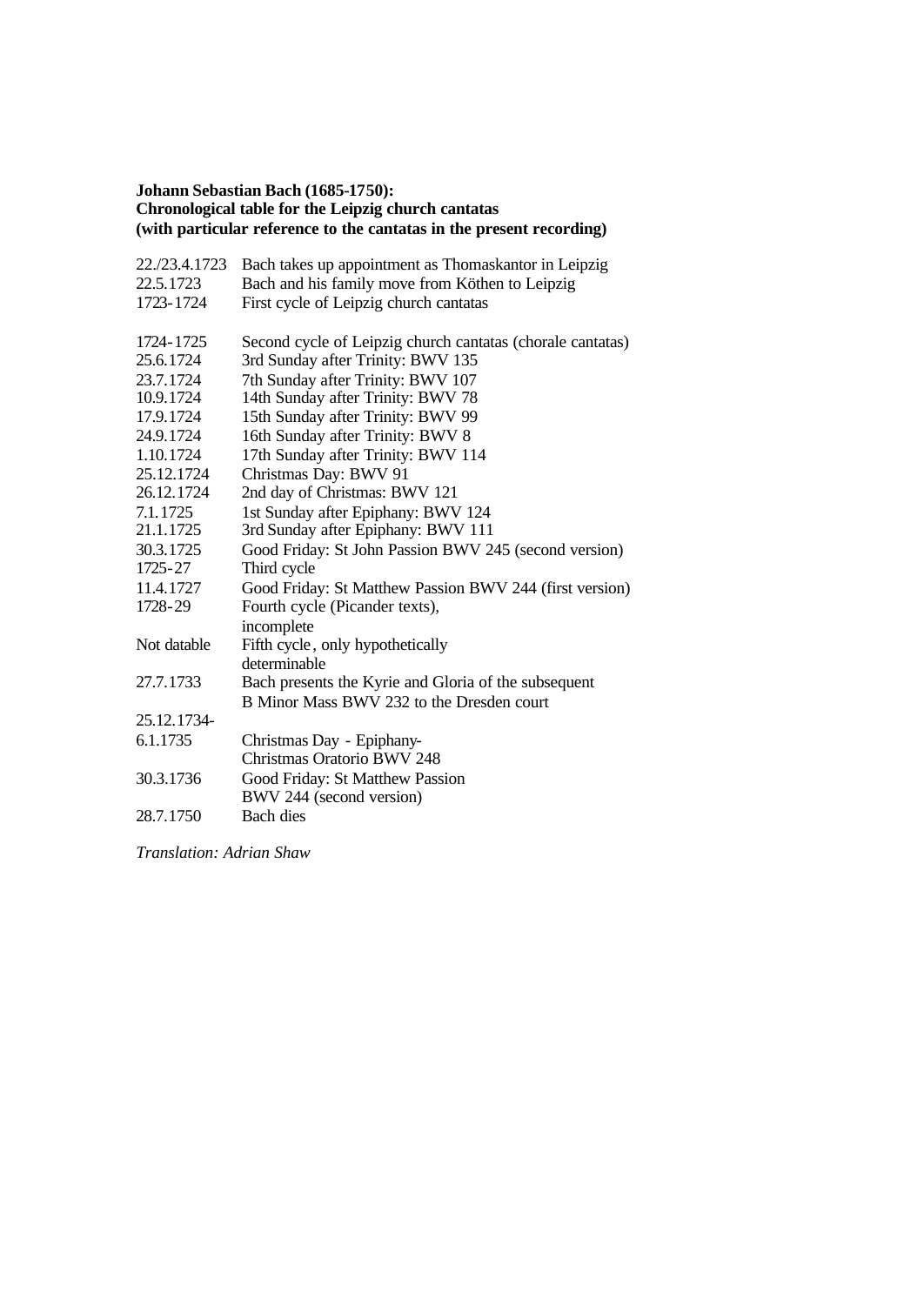## **Les cantates sacrées composées à Leipzig (suite) : le cycle des cantates de choral 1724 -1725 (II)**

### **Christoph Wolff**

Les cantates de ce volume 12 datent toutes de la deuxième année où Johann Sebastian Bach est en fonction à Leipzig. Composées sur des chorals luthériens, ces oeuvres voient le jour au cours des six derniers mois de 1724, hormis deux d'entre elles (BWV 124 et 111), qui seront écrites dans les premières semaines de 1725. Cette série de cantates de choral, qui s'interrompt au début de l'année 1725, forme un cycle annuel presque complet, auquel les références permanentes au répertoire classique des chorals luthériens confère une cohérence particulière, tant sur le plan du contenu que du profil artistique. La quasi-totalité de ces pièces obéit au principe suivant : reprise des première et dernière strophes du choral, et paraphrase des autres strophes sous forme de récitatifs et d'airs. Seule la cantate BWV 107 repose sur la succession complète des strophes d'un choral. Si l'on ignore à ce jour qui est le librettiste de ce cycle, on présume toutefois qu'il aura travaillé en étroite collaboration avec Bach. Il s'agit sans doute d'Andreas Stübel, co-directeur émérite de l'école Saint-Thomas, mort précisément au début de l'année 1725.

Tout florilège de ces cantates, quel qu'il soit, témoigne en général d'une extraordinaire variété formelle et sonore découlant essentiellement de la diversité musicale des chorals :diversit é tonale (tons ecclésiastiques, tons majeurs ou mineurs), diversité métrique (mesure binaire ou ternaire), diversité strophique enfin (on rencontre souvent la structure AAB, à laquelle s'ajoute nombre d'autres formes plus ou moins longues), l'éventail des chorals s'étendant de la mélodie médiévale jusqu'au chant moderne. Oui plus est, Bach accroit cette diversité en composant au sein d'un large spectre stylistique et technique, mais aussi en faisant de l'instrumentarium baroque un usage toujours bien spécifique. On remarque l'emploi délicat et virtuose des bois (flûtes traversières et différents types de hautbois). À noter également que la flûte traversière, instrument encore récent, fait sa première apparition dans les cantates de Bach en 1724 : il semble que le compositeur, précisement pour ce cycle (1724-1725), ait compté parmi ses musiciens un flûtiste virtuose.

La richesse - certainement intentionnelle - de la palette frappe surtout lorsque l'on compare des oeuvres composées immédiatement à la suite les unes des autres. Citons ici BWV 78, 99, 8 et 114 (pour quatre dimanches successifs), ainsi que BWV 91 et 121 ou BWV 26 et 116 (à chaque fois pour deux fêtes successives). Ce sont en particulier les grands mouvements initiaux, auxquels chaque cantate doit son caractère propre, qui montrent combien les mélodies de choral sont traitées avec imagination, sans obéir à aucun schéma. À un arrangement de choral en une écriture concertante (BWV 91) fait suite une polyphonie à l'ancienne (BWV 121). Et la palette se fait encore plus colorée lorsque s'enchaînent BWV 78 (sol mineur, 3/4 : mélodie de choral traitée en thème varié, sur un lamento de basse), BWV 99 (soi majeur, 4/4 : mélodie de choral au sein d'un mouvement concertant), BWV 8 (mi majeur, 12/8 : mélodie de choral sous forme de sicilienne avec effet de cloches) et BWV 114 (soi mineur, 6/4 : mélodie de choral entourée d'une écriture orchestrale polyphonique).

Bach composa la cantate **"Ach Herr, mich armen Sünder" BWV 135** pour le troisième dimanche après la Trinité, à savoir le 25 juin 1724. Les mouvements extrêmes se fondent sur les strophes 1 et 6 du choral de Cyriakus Schneegass (1597), qui se chante sur la mélodie de Herzlich tut mich verlangen. Les mouvements intermédiaires reposent, quant à eux, sur une paraphrase des autres strophes, laquelle fait plus ou moins allusion à l'évangile du jour, Luc 15, 1-10 (parabole de la brebis egarée et de la drachme perdue).

La cantate fait appel à l'effectif habituel ; il n'y a toutefois pas de soliste soprano, et seuls deux hautbois se distinguent, pour l'essentiel, de l'ensemble instrumental. La structure du choeur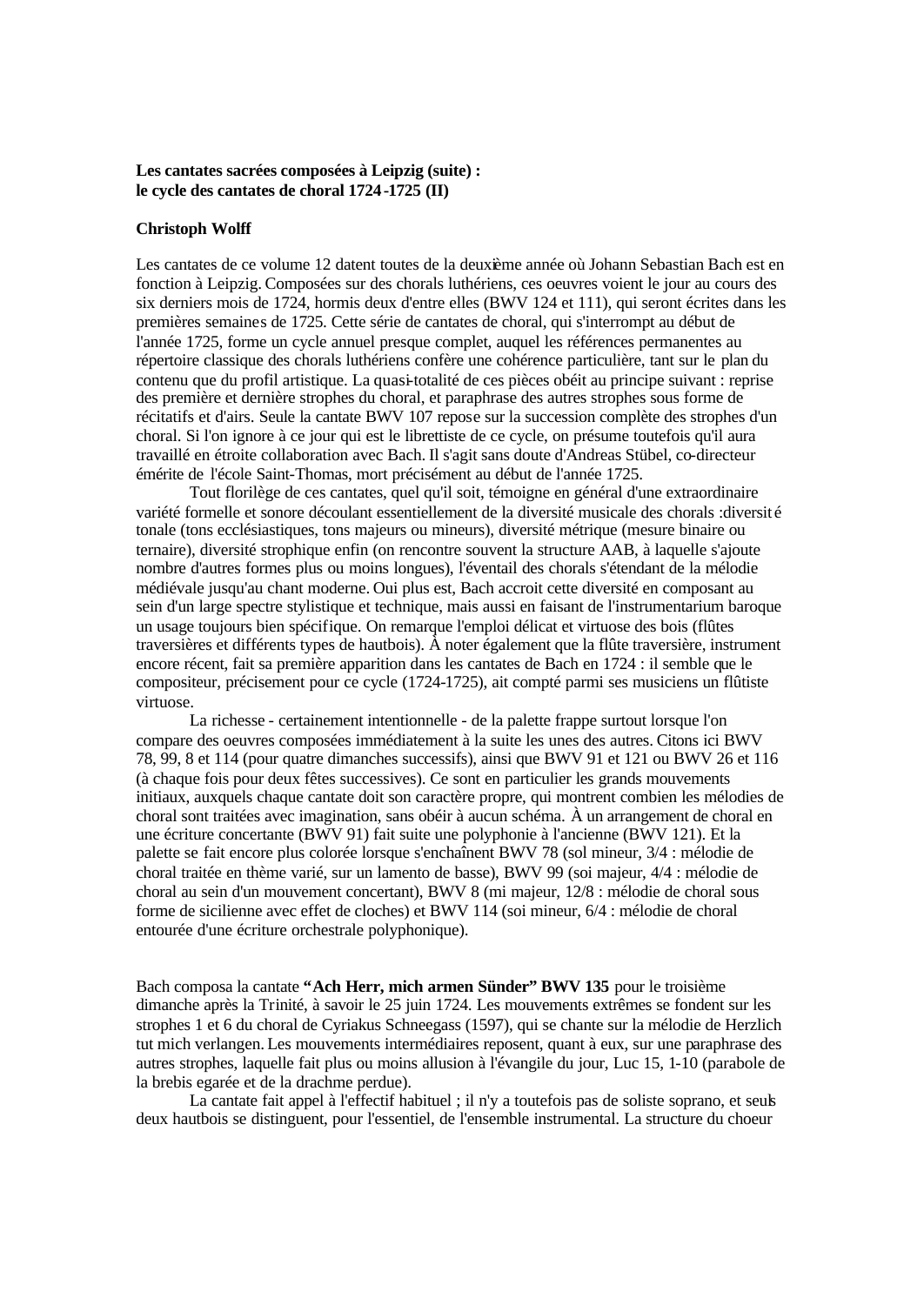d'entrée requiert l'ajout d'un trombone pour clarifier la mélodie du choral, énoncée à la voix de basse et reprise par les altos dans un prélude instrumental à chaque vers.

La cantate **"Meinen Jesum lass ich nicht" BWV 124**, pour le premier dimanche après l'Epiphanie, fut donnée en première exécution le 7 janvier 1725. Les mouvements extrêmes reposent sur les strophes 1 et 6 du choral homonyme de Christian Keymann (1658). Quant aux autres strophes, récrites sous forme de récitatifs et d'airs, elles reprennent clairement la thématique de l'évangile dominical, Luc 2, 41-52 (Jésus parmi les docteurs).

Comme de coutume, l'oeuvre fait appel au choeur à quatre voix, chacune étant également soliste. Mais son effectif instrumental, plus réduit, la situe en retrait des partitions écrites pour la période de fête qui vient de s'écouler. Seuls un hautbois d'amour et un cor (utilisé en guise de soutien) s'ajoutent aux cordes. La partie de hautbois n'en a que plus d'impact : sa ligne concertante modèle le profil du choeur d'entrée avant d'intervenir à nouveau dans l'air de ténor numéro 3.

C'est pour le lendemain de Noël que Bach écrivit en 1724 la cantate **"Christum wir sollen loben schon" BWV 121**. Le livret repose sur les strophes 1 et 8 du choral de Martin Luther (1524) d'après l'hymne médiévale A solis ortus cardine. Les autres strophes du texte luthérien font l'objet d'une paraphrase qui se rapporte, elle aussi, à l'évangile de ce jour de fête, Luc 2, 15-20 (la visite des bergers).

L'effectif, comparé à celui de la cantate pour le jour même de Noël, reste nettement plus modeste, le caractère du choeur d'entrée témoignant, en particulier, de cette modestie. Aux côtés du choeur à quatre voix et de ses quatre solistes, l'ensemble instrumental se compose des pupitres habituels de cordes auxquels ne s'adjoint qu'un hautbois d'amour. Un groupe de cuivres formé par un cornet et trois trombones double néanmoins les parties chorale s des mouvements 1 et 6. Pour faire écho à la vieille hymne sacrée, le mouvement initial adopte la forme d'un motet à l'ancienne, sans accompagnement orchestral autonome. Soutenue par le continuo, la polyphonie de l'écriture chorale à quatre voix revêt en outre une couleur particulière grâce à la présence de la fanfare traditionnelle.

Destinée au troisième dimanche après l'Épiphanie, la cantate **"Was mein Gott will, das g'scheh allzeit" BWV 111** fut exécutée pour la première fois le 21 janvier 1725. Le livret se fonde sur les strophes 1 et 4 du choral homonyme que l'on doit au margrave Albrecht von Brandenbourg (1547). La paraphrase des deux strophes intermédiaires ne tient pas compte de l'évangile dominical, Matthieu 8, 1-13 (guérison d'un lépreux guérison du serviteur d'un centurion).

L'ensemble vocal, dont les quatre voix sont également solistes, est accompagné par un orchestre à cordes auquel ne s'ajoutent que deux hautbois. Doté d'une partition orchestrale concertante, le choeur d'entrée offre une structure vocale si simple que la ligne rayonnante et dépouillée du cantus firmus n'a aucun besoin d'être doublée par un instrument quelconque. Tandis que quelques échos du choral se font entendre au cours de l'air de basse (no 2), le duo alto-ténor (no 4) évoque sur un rythme de danse le « pas résolu » du croyant (« beherzten Schritten »).

**"Was Gott tut, das ist wohlgetan" (II) BWV 99** fut composée pour le 17 septembre 1724, quinzième dimanche après la Trinité. C'est sur le choral homonyme de Samuel Rodigast (1674) que se fonderont, elles aussi, les cantates BWV 98 (1726) et BWV 100 (après 1732). La cantate BWV 99 reprend textuellement les strophes 1 et 6 du choral. Quant aux strophes 2 à 5, elles y sont remaniées en se rapportant clairement à l'évangile dominical, Matthieu 6, 24-34 (discours évangélique : Dieu et l'argent; s'abandonner à la Providence).

L'effectif vocal et instrumental correspond à la « norme », que l'on observe au sein de ce cycle des cantates de choral. Flûte traversière et hautbois d'amour sont donc solistes, et se réunissent dans le duo soprano-alto numéro 5, mouvement dense, à l'écriture fuguée. On a la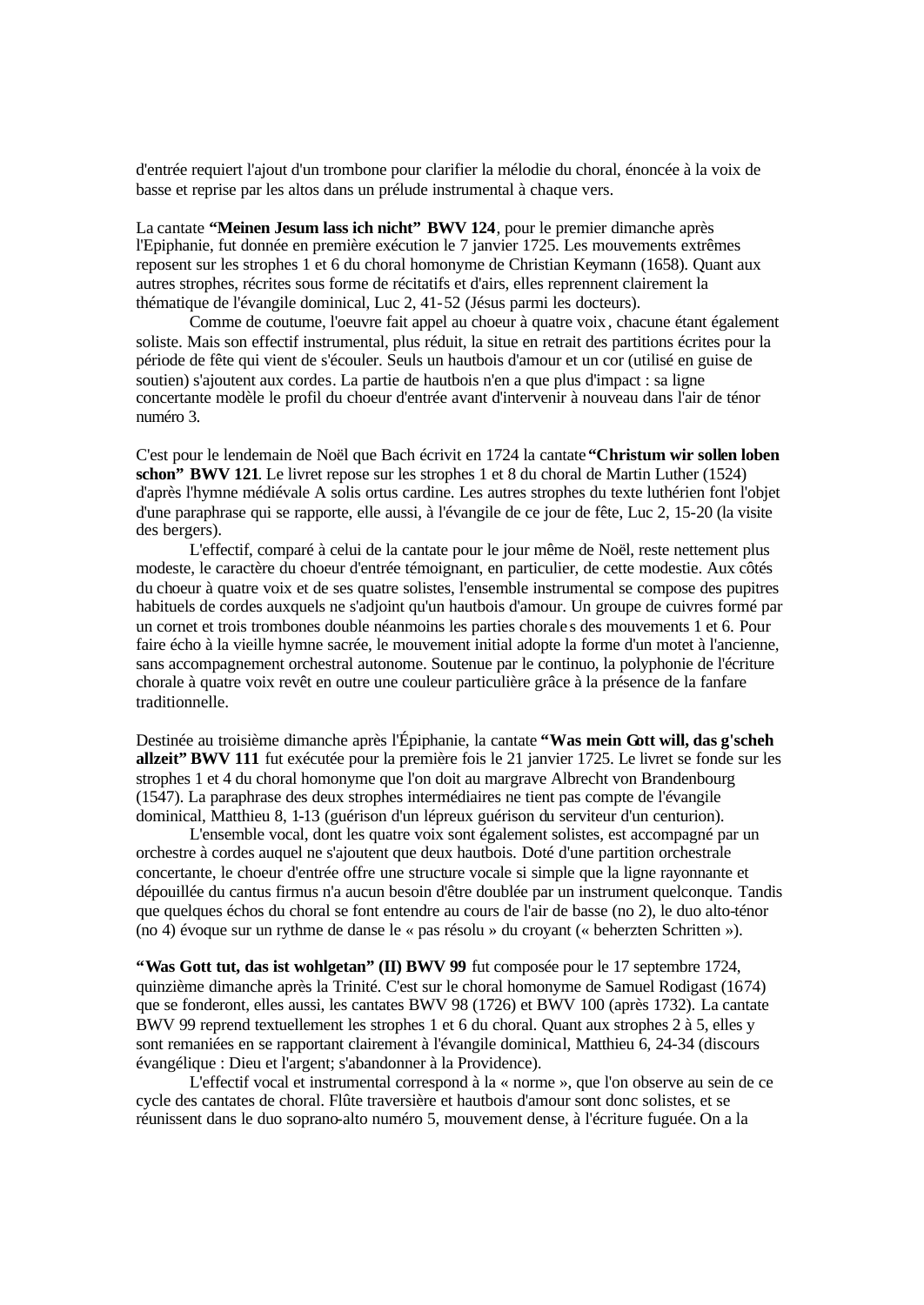preuve qu'une nouvelle exécution de la cantate eut lieu entre 1732 et 1735, sans orgue dans les mouvements 2 à 5. D'autre part, vers 1734, Bach enrichit l'orchestration du numéro 1 pour en faire le choeur d'entrée de BWV 100.

La cantate **"Jesu, der du meine Seele" BWV 78**, composée pour le 10 septembre 1724, quatorzième dimanche après la Trinité, puise largement dans le choral homonyme de Johann Rist (1641).Tandis que les mouvement extrêmes reprennent les strophes 1 et 12 dans leur intégralité, les numéros 3 et 5 ne citent qu'en partie les strophes 3, 4, 5 et 10, mais toujours avec la mélodie du choral. Le livret tient peu compte de l'évangile dominical, Luc 17, 11-19 (guérison de dix lépreux).

Les cordes, une flûte traversière et deux hautbois accompagnent le choeur à quatre voix, dont chacune est aussi soliste - un cor doublant en outre la partie de soprano des mouvements extrêmes. Le vaste choeur d'entrée, qui traite le choral sous forme de passacaille (variations avec basse obstinée), est une page particulièrement marquante.

La cantate **"Ach, lieben Christen, seid getrost" BWV 114**, destinée à la liturgie du dix-septième dimanche après la Trinité, fut exécutée pour la première fois le ler octobre 1724. Les mouvements 1, 4 et 7 reprennent les strophes 1, 3 et 6 du choral de Johannes Gigas (1561) sur la mélodie de Wo Gott, der Herr, nicht bei uns hält (voir BWV 178). Les autres strophes font l'objet d'une paraphrase établissant le lien avec l'évangile dominical, Luc 14, 1-11 (guérison d'un hydropique ; le choix des places).

Au choeur, dont les quatre voix sont également solistes, s'ajoute un ensemble instrumental regroupant les cordes, une flûte traversière, deux hautbois ainsi qu'un cor employé à doubler la mélodie du choral dans les mouvements extrêmes. Des cinq mouvement solistes (nos 2 à 6), la page centrale constitue un arrangement pour soprano du choral, dont la mélodie sans ornements est accompagnée avec une grande intensité déclamatoire par les courtes phrases du continuo.

La cantate **"Gelobet seist du, Jesu Christ" BWV 91** fut exécutée pour la première fois le jour de Noël de l'année 1724. Aux numéros 1, 2 et 6 sont reprises les strophes 1, 2 et 7 du noël homonyme de Martin Luther (1524), les autres strophes étant paraphrasées sous forme de récitatifs et d'airs. Ce choral de la Nativité correspond à l'évangile du jour, Luc 2, 1-14 (naissance du Christ).

L'effectif répond à l'importance de ce jour de fête : deux cors, trois hautbois, timbales, cordes et continuo accompagnent le choeur traditionnel à quatre voix ainsi que les quatre solistes vocaux. À noter la singularité des airs, et surtout des récitatifs : tandis qu'au récitatif numéro 2, les vers du choral luthérien sont mêlés à un texte libre, le récitatif numéro 4 (avec accompagnement de cordes) s'achève sur un geste de la plus haute expression, traduisant le mot « Jammertal » («vallée de larmes ») dans un langage musical pénétrant.

Destinée au septième dimanche après la Trinité, la **"Was willst du dich betrüben" BWV 107** fut exécutée pour la première fois le 23 juillet 1724. Son livret, sans la moindre réécriture, se contente de reprendre telles quelles les sept strophes du choral homonyme de Johann Heermann (1630), qui fait de toute façon allusion à l'évangile dominical, Marc 8, 1-9 (seconde multiplication des pains). Cette oeuvre occupe ainsi une place particulière parmi les pièces du cycle : seules quelques cantates de choral des années 1730 seront, elles aussi, composées « per omnes versus », mettant en musique l'intégralité des strophes du chant religieux.

La cantate fait appel à l'effectif habituel pour ce cycle : les vents comptent deux flûtes traversières, deux hautbois d'amour ainsi qu'un cor employé à doubler le cantus firmus; soprano, ténor et basse sont les solistes du choeur à quatre voix. Étant donné la forme du livret, seul un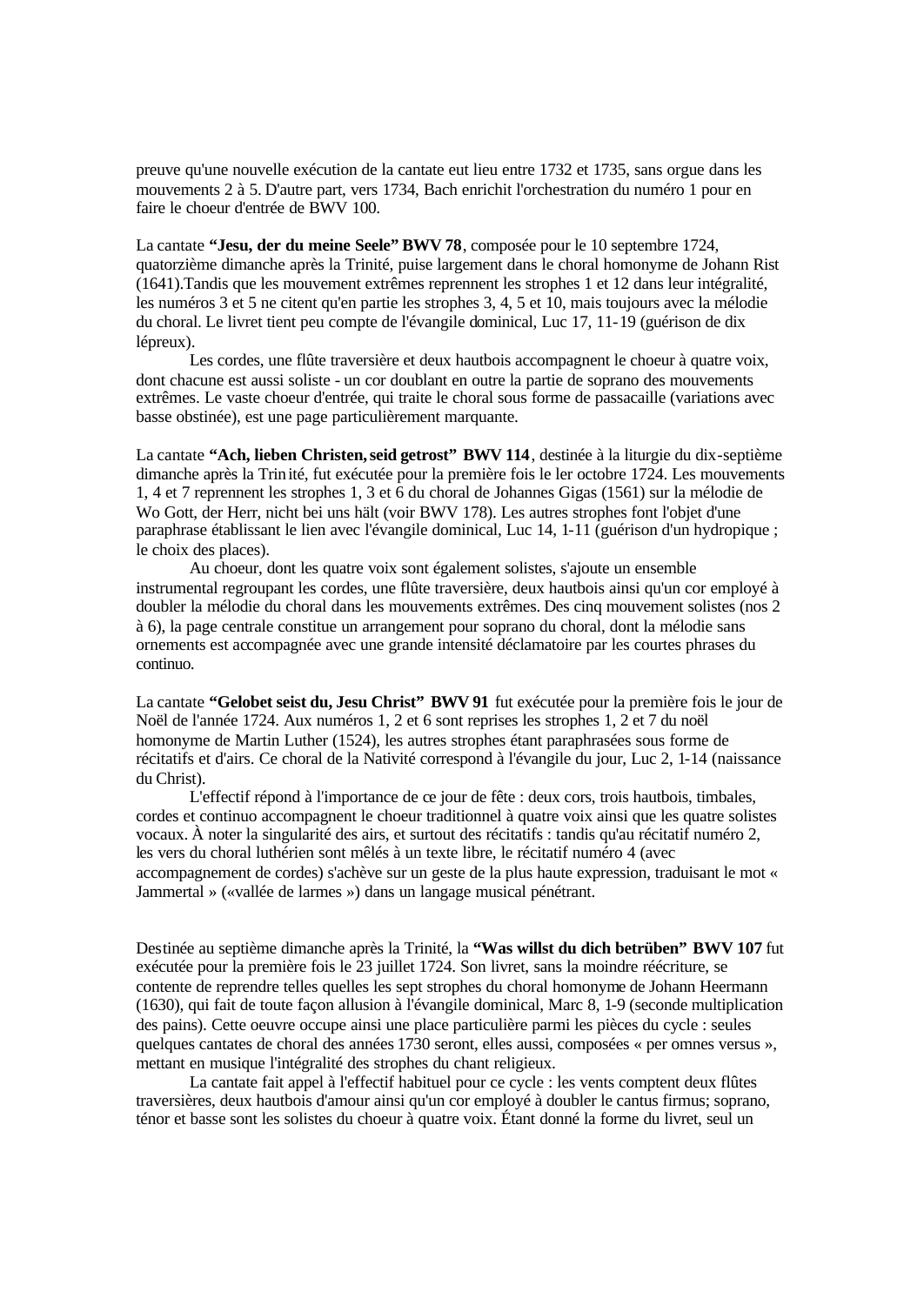mouvement (numéro 2) est composé sous forme de récitatif. Quatre airs aux couleurs musicales différentes lui succèdent : numéro 3 pour basse et cordes, numéro 4 pour ténor et continuo, numéro 5 pour soprano et deux hautbois d'amour, numéro 6 pour ténor et flûtes jouant à l'unisson avec le premier violon.

Destinée au vingt-cinquième dimanche après après la Trinité, la cantate **"Du Friede fürst, Herr Jesu Christ" BWV 116**, sur le choral homonyme de Jakob Ebert (1601), fut exécutée pour la première fois le 26 novembre 1724. Le matériel d'exécution original prouve qu'une reprise, au moins, eut lieu à Leipzig après 1740. Tandis que l'on retrouve telles quelles, dans les mouvements extrêmes, les première et dernière strophes du chant religieux, les strophes 2 à 6 ont été paraphrasées en récitatifs et airs. Cette réécriture reste proche de l'écriture même du choral, sans allusion notable à l'évangile dominical, Matthieu 24, 15-28 (la grande tribulation de Jérusalem ; l'avènement du Fils de l'homme).

Au choeur à quatre voix, dont chacune est également soliste, s'ajoute un ensemble instrumental qui compte deux hautbois d'amour, cordes et basse continue ; aux mouvements 1 et 6, le cor (ou la trompette à coulisse) renforce la mélodie du choral que fait entendre la voix supérieure. Le choeur d'entrée est particulièrement imposant, le traitement du cantus firmus y étant pour le moins changeant tout en restant fidèle au principe de symétrie (vers 1 et 2 : écriture verticale, en blanches ; vers 3 et 4 : écriture chorale imitative, par petites cellules mélodiques ; vers 5 et 6 : écriture compacte, en accords de noires ; vers 7 : même traitement que le vers 1). Autre page dont il faut souligner l'importance : le mouvement 4, trio en mi majeur pour soprano, ténor et basse, soutenu par le seul continuo, et suivi d'un récitatif d'alto qu'accompagne l'orchestre avec un grand raffinement harmonique.

Destinée au seizième dimanche après la Trinité, la cantate **"Liebster Gott, wenn werd ich sterben ?"BWV 8** fut exécutée pour la première fois le 24 septembre 1724. Texte et musique se fondent, dans les mouvements extrêmes, sur les strophes 1 et 5 du choral de Caspar Neumann (vers 1690), les autres strophes étant remaniées sous forme d'airs et de récitatifs. Celles-ci reflètent simultanément l'évangile du jour, Luc 7, 11-17 (résurrection du fils de la veuve de Naïn), avant que l'oeuvre ne se conclue par une méditation de l'être sur sa propre mort.

Le choeur, dont chacune des quatre voix chante également en soliste, est complété par un ensemble instrumental qui joint une flûte traversière et deux hautbois d'amour aux pupitres de cordes habituels. Des deux airs avec instrument obligé, l'un est un trio pour ténor, hautbois et continuo (no. 2), l'autre une page pour basse, flûte et cordes (no. 4). Le choeur d'entrée, où un cor renforce la mélodie du choral, fait entendre les bois solistes sur fond de « glas ». Lorsque revient le choral dans le mouvement final, la voix de soprano anticipe sur chaque vers, donnant à la mélodie - moderne pour son temps - une tournure d'arioso.

La cantate fut réexécutée entre 1736 et 1740 moyennant un léger remaniement. Après quoi, pour être reprise dans les années 1744-1747, elle fut transposée de mi majeur en ré majeur et radicalement réinstrumentée (au no 1, par exemple, des violons concertants reprennent les deux parties de hautbois, et ce sont trois hautbois qui renforcent le choeur). Le présent enregistrement propose en annexe l'air de basse (n' 4) dans son ultime version, avec flûte traversière et hautbois d'amour.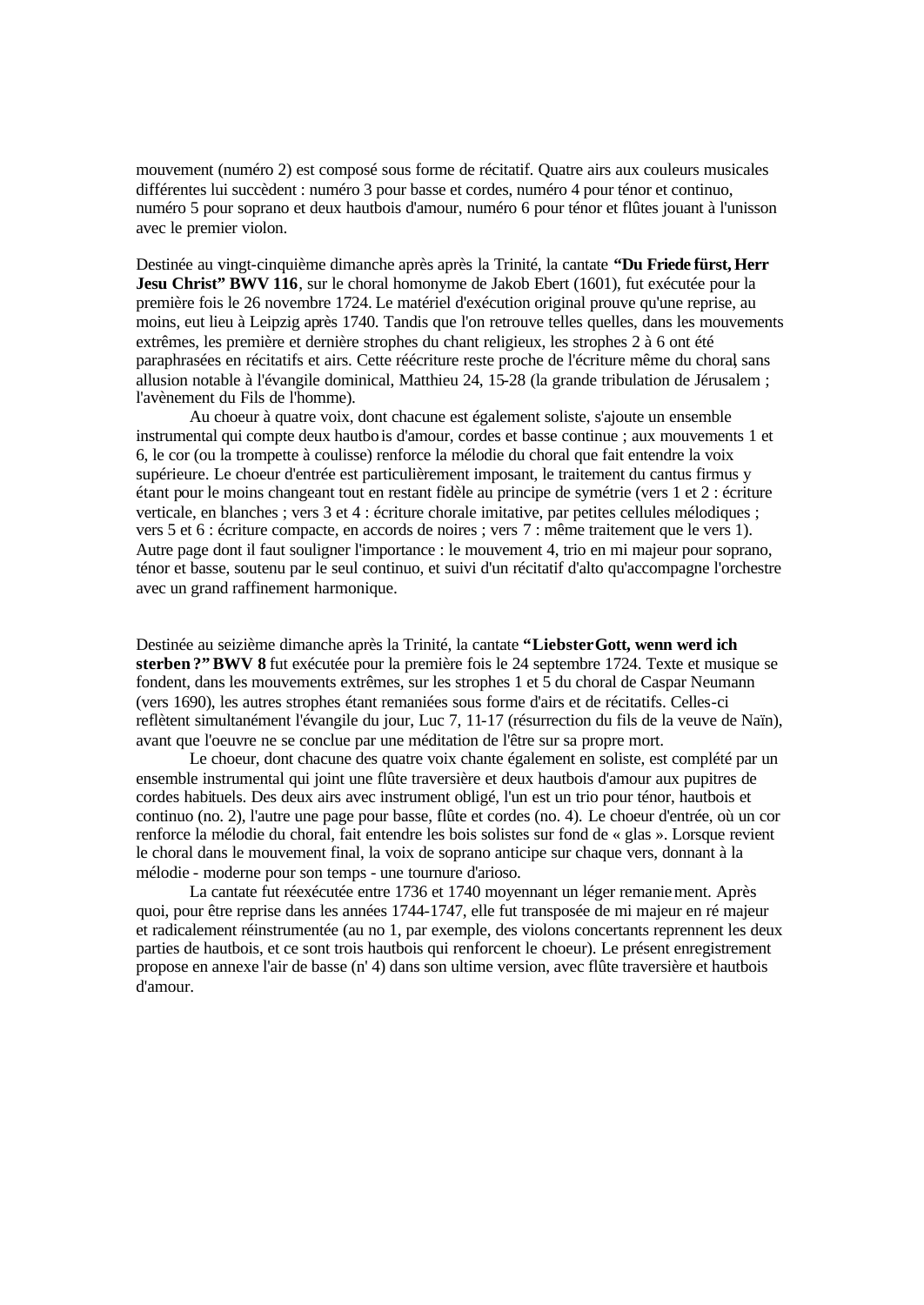## **Johann Sebastian Bach (1685-1750) : Tableau chronologique des cantates sacrées composées à Leipzig (sont surtout prises en compte les oeuvres de ce volume)**

| 22./23.4.1723 | Bach accepte sa nomination au                    |
|---------------|--------------------------------------------------|
|               | poste de cantor à Saint-Thomas                   |
|               | de Leipzig                                       |
| 22.5.1723     | Avec sa famille, Bach quitte Köthen              |
|               | pour s'installer à Leipzig                       |
| 1723-1724     | ler cycle annuel de cantates sacrées             |
|               | composées à Leipzig                              |
| 1724-1725     | 2e cycle de cantates sacrées composées à Leipzig |
|               | (cantates de choral)                             |
| 25.6.1724     | 3e dimanche après la Trinité : BWV 135           |
| 23.7.1724     | 7e dimanche après la Trinité : BWV 107           |
| 10.9.1724     | 14e dimanche après la Trinité: BWV 78            |
| 17.9.1724     | 15e dimanche après la Trinité : BWV 99           |
| 24.9.1724     | 16e dimanche après la Trinité : BWV 8            |
| 1.10.1724     | 17e dimanche après la Trinité: BWV 114           |
| 26.11.1724    | 25e dimanche après la Trinité : BWV 116          |
| 25.12.1724    | Jour de Noël: BWV 91                             |
| 26.12.1724    | Lendemain de Noël: BWV 121                       |
| 7.1.1725      | 1er dimanche après l'Epiphanie<br><b>BWV 124</b> |
| 21.1.1725     | 3e dimanche après l'Épiphanie : BWV 111          |
| 30.3.1725     | Vendredi Saint : Passion selon saint             |
|               | Jean BWV 245 (2e version)                        |
| 1725-1727     | 3e cycle annuel                                  |
| 11.4.1727     | Vendredi Saint : Passion selon saint             |
|               | Matthieu BWV 244 (1re version)                   |
| 1728-1729     | 4e cycle annuel (livrets de Picander),           |
|               | non intégralement conservé                       |
| non datable   | 5e cycle annuel, ne peut se                      |
|               | reconstituer que de façon                        |
|               | hypothétique                                     |
| 27.7.1733     | Bach présente à la cour de Dresde le             |
|               | Kyrie et le Gloria de sa future Messe            |
|               | en si mineur BWV 232                             |
| 25.12.1734-   |                                                  |
| 6.1.1735      | ler jour de Noël -Épiphanie:                     |
|               | Oratorio de Noël BWV 248                         |
| 30.3.1736     | Vendredi Saint: Passion selon saint              |
|               | Matthieu BWV 244 (2e version)                    |
| 28.7.1750     | Mort de Bach                                     |
|               |                                                  |

*Traduction: Virginie Bauzou*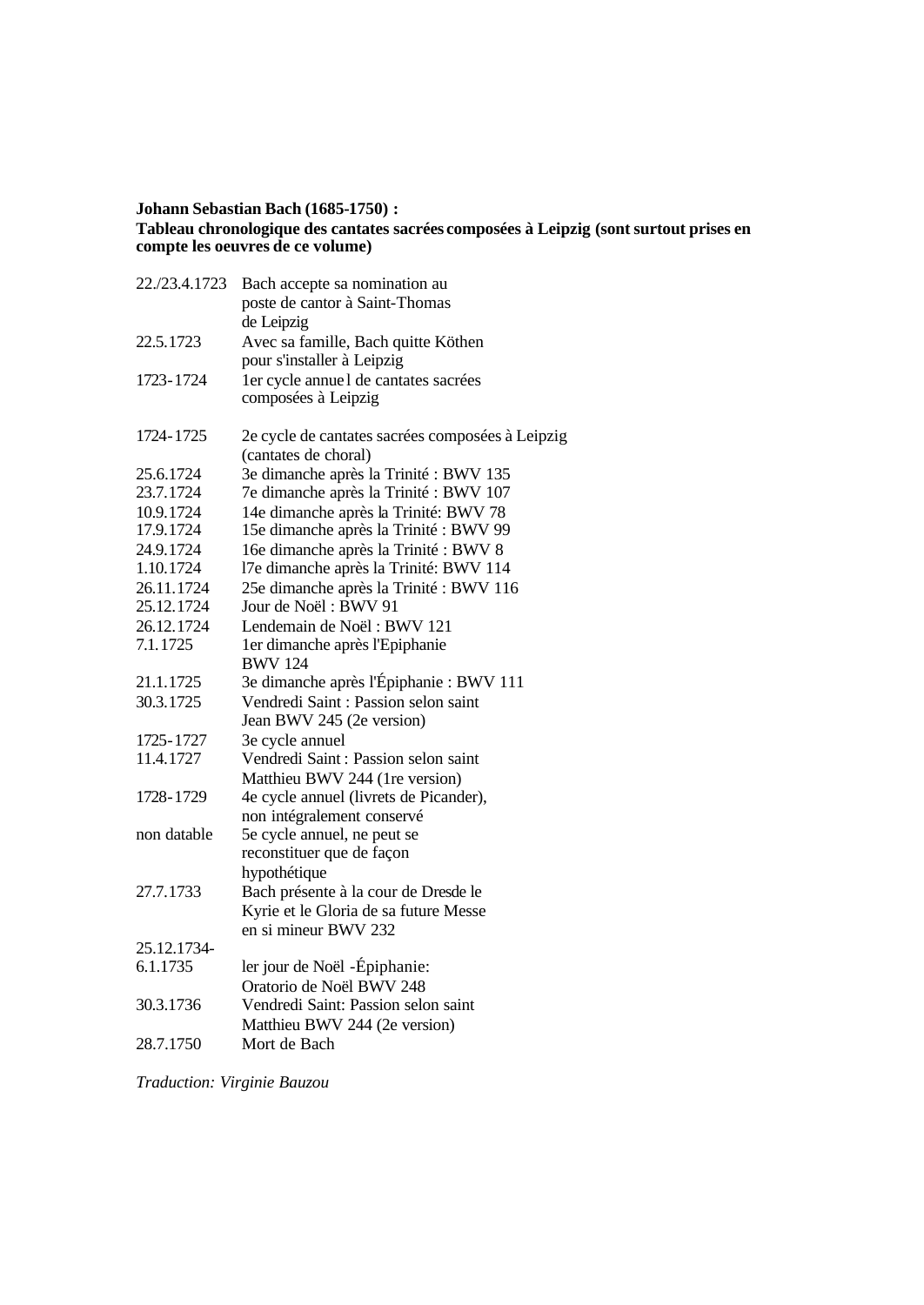#### **Zum Choralkantaten-Jahrgang 1724-25 der Leipziger Kirchenkantaten (II)**

#### **Christoph Wolff**

Die Kantaten der vorliegenden 12. Folge gehören allesamt dem zweiten Leipziger Amtsjahr Johann Sebastian Bachs an. Die Mehrzahl dieser über lutherische Kirchenlieder komponierten Werke entstand in der zweiten Hälfte des Jahres 1724, zwei Kantaten (BWV 124 und 111) gehören den ersten Wochen des Jahres 1725 an. Die im Frühjahr 1725 abbrechende Serie von Choralkantaten bildet einen nahezu vollständigen Jahrgang, der durch seinen konsequenten Bezug auf das klassische Repertoire der lutherischen Kirchenlieder eine besondere inhaltliche und künstlerische Geschlossenheit erhält. Das nahezu allen Kantaten zugrunde liegende Prinzip besteht in der Übernahme der jeweils ersten Lind letzten Strophen eines Kirchenliedes und einer in Rezitativ- und Arienform umgedichteten Paraphrase der übrigen Strophen. Nur in einem einzigen Fall (BWV 107) basiert 1724-25 eine Kantate auf sämtlichen Strophen eines Kirchenliedes. Der Dichter des Choralkantaten-Jahrganges bleibt unbekannt, doch muß er enger mit Bach zusammengearbeitet haben. Der im Frühjahr 1725 verstorbene emeritierte Konrektor der Thomasschule, Andreas Stübel, kommt in erster Linie als Kandidat in Frage.

Der ungewöhnliche Abwechslungsreichtum, der sich in der Formen- und Klangwelt der Choralkantaten zeigt, erweist sich in praktisch jeder beliebigen Auswahl. Sie ist vor allem bedingt durch die musikalische Vielfalt, die sich in den Choralmelodien selbst widerspiegelt. Hierzu gehören die Tonarten (kirchentonale, Dur- und Moll-Melodien), metrische Gestalt (gerader und Dreier-Takt), Strophenformen und -längen (die häufige Barform AAB, dazu eine Menge anderer), mittelalterliche Melodietypen bis hin zu moderneren Liedweisen, und anderes mehr. Bach verstärkt diese Vielfalt durch ein breites Spektrum stilistischer und kompositionstechnischer Gestaltungsarten, verbunden mit einer besonders differenzierten Anwendung des barocken Instrumentariums. Auffallend ist der delikate und virtuose Einsatz der Holzbläser (Traversflöten und verschiedene Oboentypen). Die noch junge Querflöte taucht in Bachs Kantatenrepertoire überhaupt erst 1724 auf, so daß es den Anschein hat, als habe Bach gerade für die Choralkantaten des Jahrgangs 1724-25 ein virtuoser Spieler dieses Instrumentes zur Verfügung gestanden.

Der auffallende und von Bach gewiß bewußt angestrebte Abwechslungsreichtum tritt vor allem bei in unmittelbarer Nachbarschaft entstandenen Werken offen zutage. in der vorliegenden Folge handelt es sich hier um die Kantaten BWV 78, 99, 8 und 114 (aus vier aufeinanderfolgenden Wochen) sowie BWV 91 und 121 oder BWV 26 und 116 (jeweils für zwei nebeneinander liegende Festtage komponiert). Insbesondere die groß angelegten Eingängssätze, die jeder Kantate ihr eigenständiges Profil verleihen, verdeutlichen die fantasievolle, ganz und gar unschematische Behandlung der einzelnen Choralmelodien. So folgt auf die konzertierende Choralbearbeitung von BWV 91 die retrospektive Polyphonie von BWV 121. Die Palette wird noch farbiger in der Abfolge von BWV 78 (9-Moll, 3/4-Takt: Choralmelodie über Lamento-Baß in Variationenform), BWV 99 (G-Dur, 4/4-Takt: Choralmelodie in Konzertsatz eingebettet), 8 (E-Dur, 12/8-Takt: Choralmelodie in Siziliano-Form mit Glockeneffekt) und 114 (g-Moll, 6/4Takt: Choralmelodie von polyphonem Orchestersatz umspielt).

Die Kantate **"Ach Herr, mich armen Sünder" BWV 135** komponierte Bach zum 3. Sonntag nach Trinitatis, der 1724 auf den 25. Juni fiel. Die 1. und 6. Strophe des Liedes von Cyriakus Schneegaß (1597) mit der Melodie "Herzlich tut mich verlangen" liegen den Ecksätzen der Kantate zugrunde. Die Mittelsätze basieren auf der Umdichtung der übrigen Strophen, die zugleich eine lockere Verbindung zum Sonntagsevangelium Lukas 15: 1-10 (Gleichnis vom verlorenen Schaf und verlorenen Groschen) schafft.

Die Kantate weist eine Normalbesetzung auf, wobei im Vokalchor auf die solistische Verwendung des Soprans verzichtet wird und im Instrumentalensemble im wesentlichen nur zwei Oboen mitwirken. Strukturell bedingt ist dann die Hinzuziehung einer Posaune im Eingangschor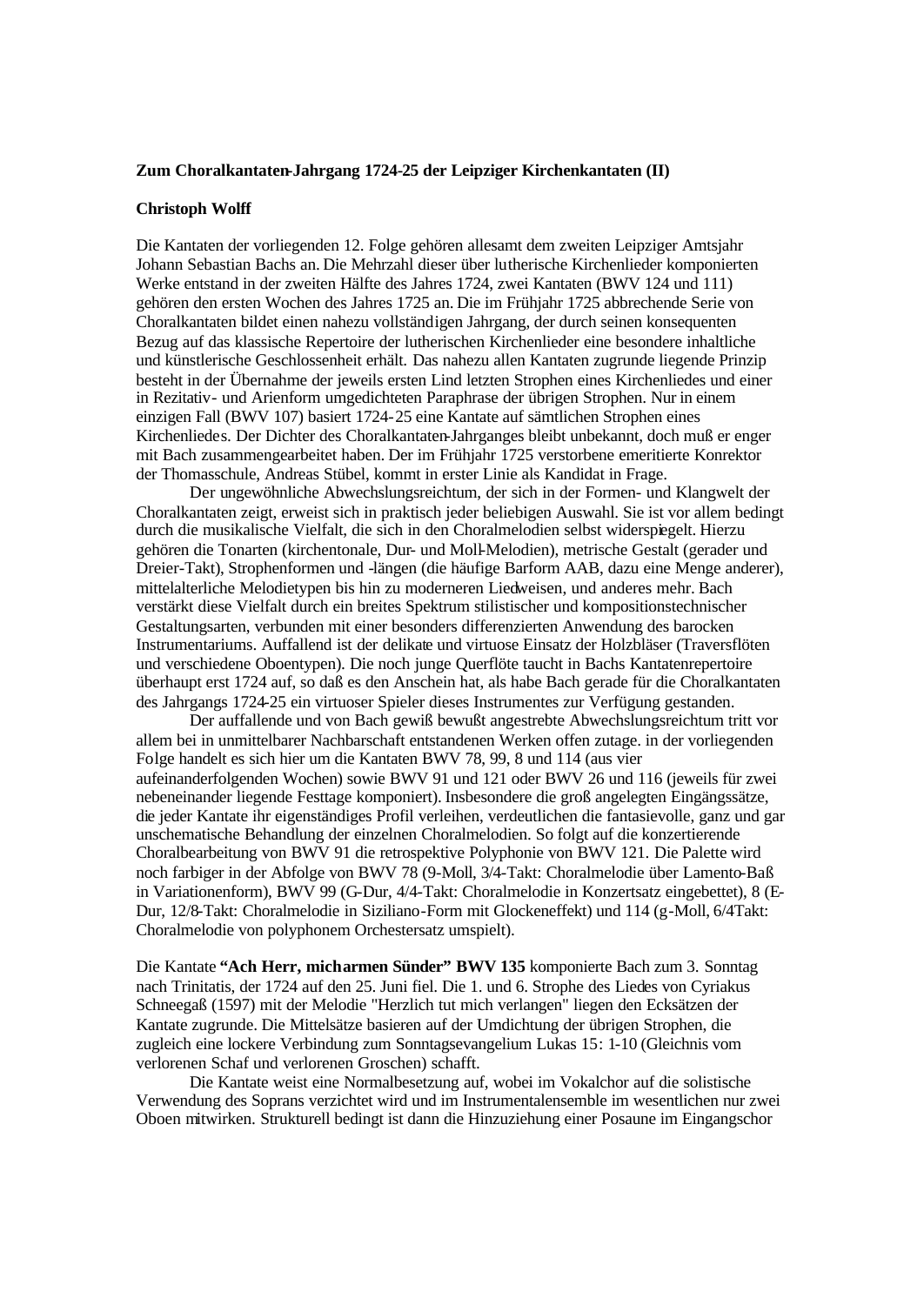zur Verdeutlichung der im Vokalbaß geführten Choralmelodie, die in den zeilenweisen instrumentalen Vorspielen jeweils in der Viola erklingt.

Die Kantate **"Meinen Jesum laß ich nicht" BWV 124** entstand zum 1. Sonntag nach Epiphanias des Jahres 1725 und erfuhr am 7. Januar 1725 ihre erste Aufführung. Die Strophen 1 und 6 des gleichnamigen Liedes von Christian Keymann (1658) liegen den Ecksätzen zugrunde. Die übrigen Strophen sind in Rezitativ- und Arienform umgedichtet und greifen deutlich die Thematik des Sonntagsevangeliums Lukas 2:41-52 (Der zwölfjährige Jesus im Tempel) auf.

Die Kantate erfordert wie üblich den vierstimmigen Chor mit vier Vokalsolisten. Hingegen schlägt sich die Abstufung des Werkes gegenüber solchen der vorangegangen Festzeit in der kleineren Instrumentalbesetzung nieder. Nur eine Oboe d'amore und ein duplierendes Horn treten den Streichern hinzu. Umso effektiver wird die Oboe eingesetzt. Sie gibt in ihrem konzertanten Duktus bereits dem Eingangschor sein Profil und kommt auch noch einmal in der Tenor-Arie Nr. 3 zum Einsatz.

Die Kantate **"Christum wir sollen loben schon" BWV 121** schrieb Bach für den 2. Weihnachtstag des Jahres 1724. Der Kantate zugrunde liegen die Strophen 1 und 8 von Martin Luthers Nachdichtung (1524) des mittelalterlichen Hymnus' "A solis ortus cardine". Die freie Urndichtung von Luthers Mittelstrophen bezieht sich auch auf das Festtagsevangelium Lukas 2:15-20 (Die Hirten an der Krippe).

Die Besetzung des Werkes nimmt sehr stark Rücksicht auf die Abstufung gegenüber dem 1. Weihnachtstag, insbesondere aber den Charakter des Eingangschores. So tritt dem vierstimmigen Chor und seinen vier Solisten ein instrumentaler Klangkörper zur Seite, der neben den üblichen Streichern nur eine Oboe d'amore enthält, dafür jedoch einen Blechbläserchor aus Zink und drei Posaunen aufweist, die die Chorstimmen in Satz 1 und 6 verdoppeln. Auf den altkirchlichen Hymnus Bezug nehmend, ist der Eingangssatz in Form einer altertümlichen Motette ohne selbständige Orchesterbegleitung gestaltet. Der polyphone vierstimmige Chorsatz wird vom Continuo gestützt, erhält darüber hinaus seine besondere Klangfarbe durch die Mitwirkung des traditionellen Stadtpfeifer-Ensembles.

Die Kantate **"Was mein Gott will, das g'scheh allzeit" BWV 111**, bestimmt zum 3. Sonntag nach Epiphanias, erfuhr am 21. Januar 1725 ihre Erstaufführung. Als Textgrundlage dienen die 1. und 4. Strophe des gleichnamigen Liedes von Markgraf Albrecht von Brandenburg (1547). Die Umdichtung der beiden Mittelstrophen nimmt auf das Sonntagsevangelium Matthäus 8:1-13 (Heilung eines Aussätzigen, Der Hauptmann von Kapernaum) keine Rücksicht.

Neben den Chor, dessen vier Stimmen solistisch eingesetzt werden, tritt ein lediglich um zwei Oboen erweitertes Streicherensemble. Der Eingangschor mit konzertierendem Orchestersatz verzichtet auf eine komplizierte Vokalstruktur, so daß der einfache und strahlende cantus firmus keiner gesonderten instrumentalen Verstärkung bedarf Die Baß-Arie Nr. 2 ist von Choralanklängen durchdrungen, während das Alt-Tenor-Duett Nr. 4 in tänzerischer Weise auf die "beherzten Schritte" der Dichtung weist.

Die Kantate **"Was Gott tut, das ist wohlgetan" (II) BWV 99** entstand zum 15. Sonntag nach Trinitatis am 17. September 1724. An dem gleichnamigen Lied Samuel Rodigasts von 1674 orientieren sich auch Bachs spätere. Kantaten BWV 98 (1726) und BWV 100 (nach 1732). In BWV 99 werden die 1. und 6. Strophe des Liedes wörtlich übernommen. Die Strophen 2-5 erscheinen in umgedichteter Form, wobei deutlich Bezug genommen wird auf das Sonntagsevangelium Matthäus 6: 24-34 (Bergpredigt:Trachten nach dem Reich Gottes).

Die vokal-instrumentale Besetzung des Werkes entspricht der "Norm" innerhalb des Choralkantaten-Jahrgangs. Traversflöte und Oboe d'amore werden entsprechend solistisch eingesetzt und vereinigen sich im Duett Nr. 5 mit Sopran und Alt zu einem dicht-fugierten Satz.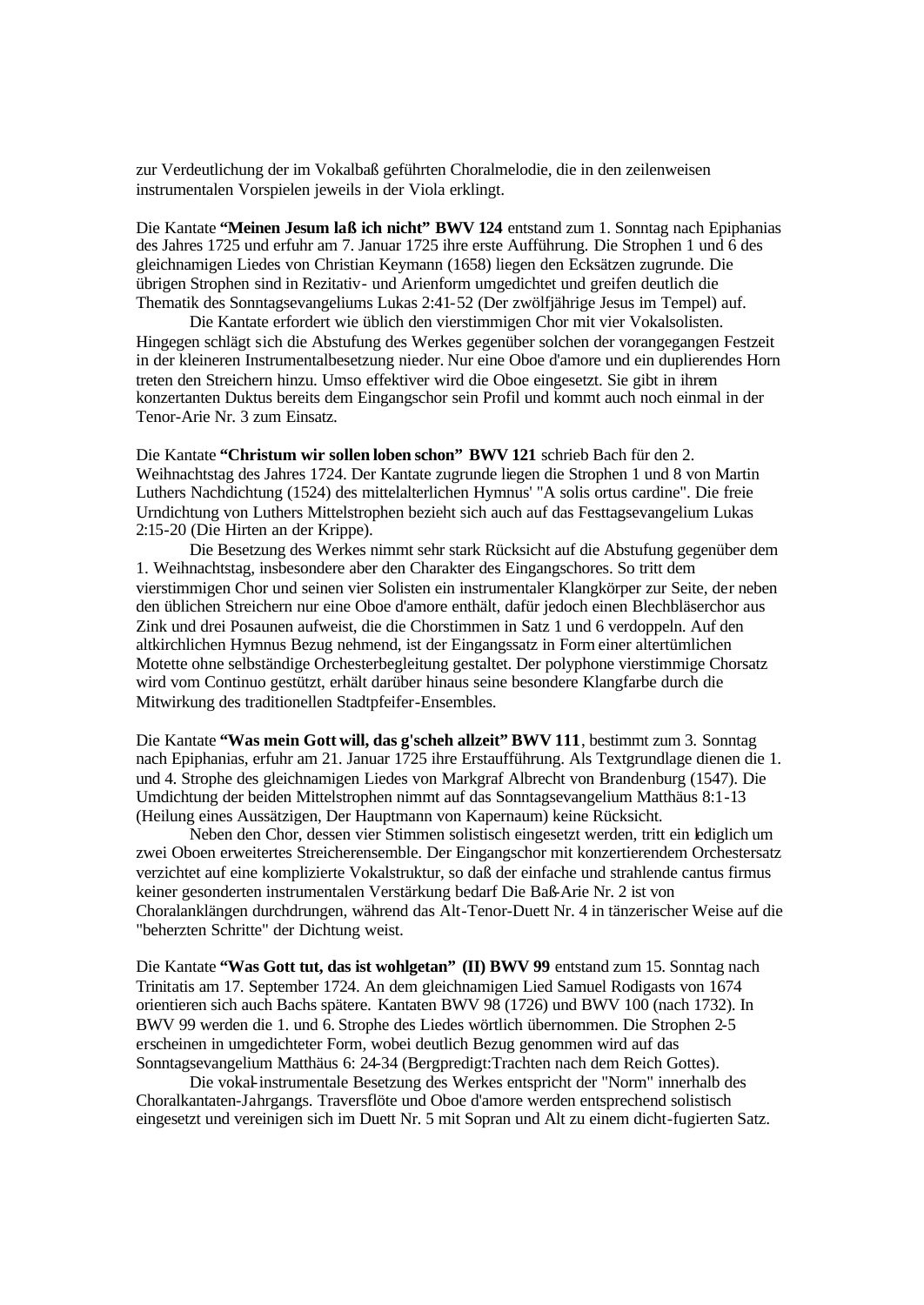Eine Wiederaufführung der Kantate kann für die Jahre 1732-35 nachgewiesen werden, wobei in den Sätzen 2-5 auf die Mitwirkung der Orgel verzichtet wurde. Satz 1 wurde um 1734 in reicherer Orchestergestaltung als Eingangschor für BWV 100 umgearbeitet.

Die Kantate, **"Jesu, der du meine Seele" BWV 78** komponierte Bach zum 14. Sonntag nach Trinitatis am l0. September 1724 unter ausgiebiger Einbeziehung des gleichnamigen Kirchenliedes von Johann Rist (1641). Die Strophen 1 und 12 des Chorales werden in den Ecksätzen vollständig übernommen, die Strophen 3, 4, 5 und 10 in Satz 3 und 5 nur teilweise, aber jeweils auch mit der Choralmelodie. Das Sonntagsevangelium Lukas 17:11-19 (Heilung der zehn Aussätzigen) wird von der Kantatendichtung kaum berücksichtigt.

Die Instrumentalbegleitung des Chores, dessen vier Stimmen auch solistisch eingesetzt werden, bezieht zu den Streichern Traversflöte und zwei Oboen mit ein, außerdem ein Horn zur Sopran-Verstärkung in den Ecksätzen. Als besonders prominent erscheint derausgedehnte Eingangssatz, der den Choral in Form einer Passacaglia (Variationen über einen gleichbleibenden Baß) präsentiert.

Die Kantate **"Ach, lieben Christen, seid getrost" BWV 114**, liturgisch für den 17. Sonntag nach Trinitatis vorgesehen, entstand zum 1. Oktober 1724. Die Strophen 1, 3 und 6 des von Johannes Gigas stammenden Kirchenliedes (1561) auf die Melodie "Wo Gott, der Herr, nicht bei uns hält" (siehe auch BWV 178) liegen Satz 1, 4 und 7 zugrunde. Die Umdichtung der weiteren Strophen versorgt die übrigen Sätze, schlägt auch die Brücke zum Sonntagsevangelium Lukas 14: 1-11 (Heilung eines Wassersüchtigen, Mahnung zur Bescheidenheit).

Dem Chor, dessen vier Stimmen alle auch solistisch verwendet werden, steht ein Instrumentalensemble zur Seite, das neben den Streichern eine Traversflöte und zwei Oboen aufweist, zusätzlich ein Horn zur Verstärkung de r Choralmelodie in den Ecksätzen. Die fünf Solosätze Nr. 2-6 zentrieren sich um eine Choralbearbeitung für Sopran, dessen unverzierte Choralmelodie von einem intensiv deklamierten, kurzenphrasigen Continuo begleitet wird.

Die Kantate **"Gelobet seist du, Jesu Christ" BWV 91** erfuhr am 1.Weihnachtstag des Jahres 1724 ihre erste Aufführung. Zugrunde liegen ihr die 1., 2. und 7. Strophe von Martin Luthers gleichnamigem Weihnachtslied (1524), die in den Sätzen 1, 2 und 6 erklingen. Die übrigen Strophen werden in Rezitativ- und Arienform paraphrasiert. Das Hauptlied des 1. Weihnachtstages ersetzt damit alle weiteren Bezüge auf das Festtagsevangelium Lukas 2:1-14 (Geburt Christi).

Die Besetzung des Werkes entspricht der Bedeutung des Festtages: zwei Hörner und Pauken sowie drei Oboen begleiten mit Streicherensemble und Continuo-Instrumentarium den üblichen vierstimmigen Chor und die vier Vokalsolisten. Besonders differenziert erscheinen die Arien und vor allem auch die Rezitative der Kantate. Rezitativ Nr. 2 interpoliert freie Dichtung mit den Choralzeilen des Luther-Liedes; Nr. 3 (mit Streicherbegleitung) endet in extrem ausdrucksvollem Gestus, das "Jammertal" in eindringliche musikalische Sprache übersetzend.

Die Kantate **"Was willst du dich betrüben" BWV 107** schrieb Bach zum 7. Sonntag nach Trinitatis und führte sie am 23. Juli 1724 erstmals auf. Der Kantate liegt keinerlei freie Dichtung zugrunde, sondern ausschließlich die sieben Strophen des gleichnamigen Liedes von Johann Heermann (1630). Die Anspielung auf das Sonntagsevangelium Markus 8: 1-9 (Speisung der Viertausend) ist ohnehin mit dem Choral gegeben. BWV 107 nimmt in dieser Form eine Sonderstellung innerhalb der Choralkantaten von 1724-25 ein. Erst bei einigen nachkomponierten Choralkantaten der 1730er Jahre greift Bach auf die Vertonung aller Liederstrophen ("per omnes versus") zurück.

Die Besetzung der Kantate folgt dem üblichen Format des laufenden Jahrganges: Bläserbesetzung mit zwei Traversi, zwei Oboi d'amore, Horn zur cantus-firmus-Verstärkung;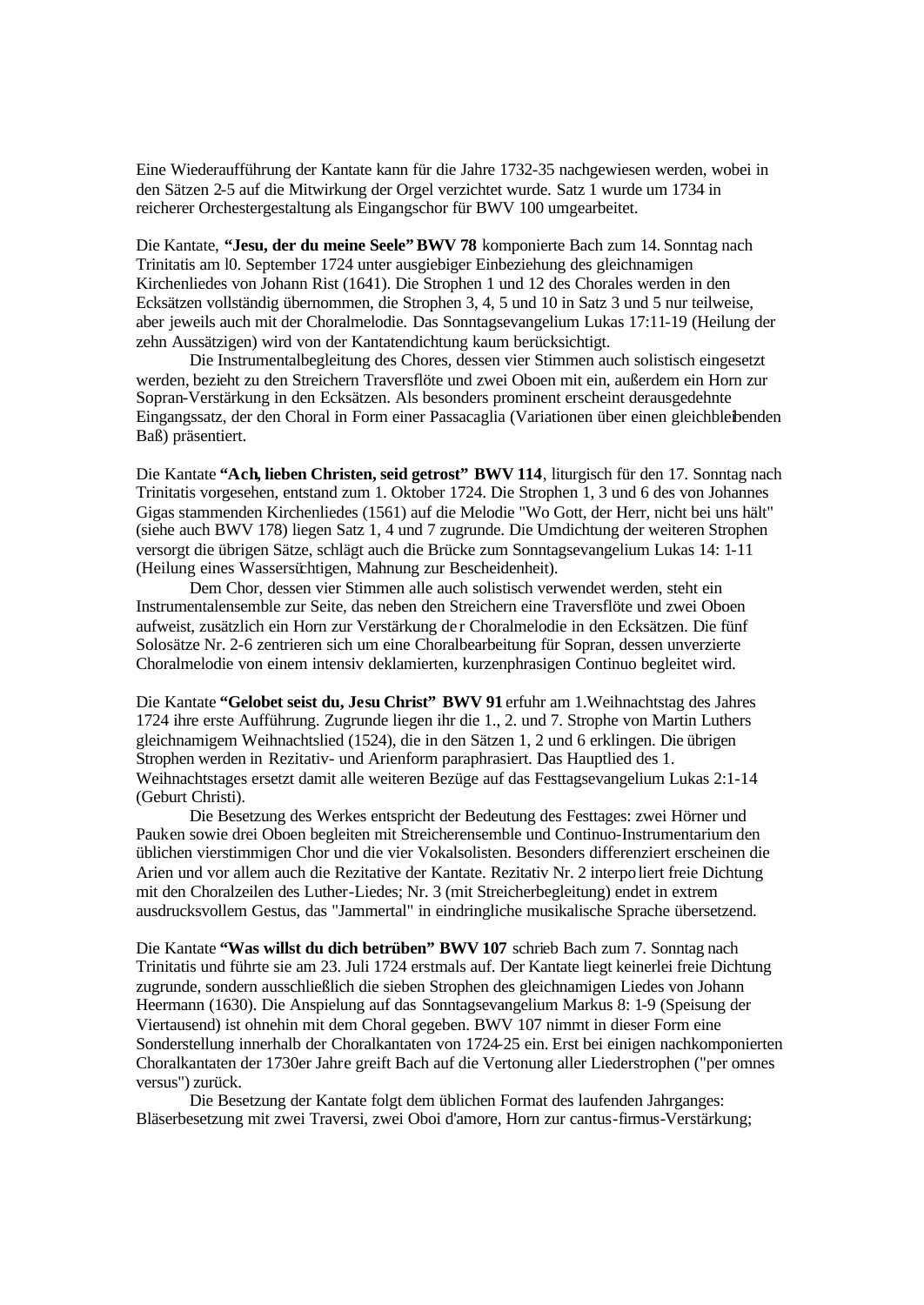Sopran, Tenor und Baß als solistische Vertreter des vierstimmigen Chores. Die textliche Konzeption der Kantate bedingt, daß nur ein Satz (Nr. 2) als Rezitativ gestaltet ist. Darauf folgen vier Arien unterschiedlicher Klangfarben: Nr. 3 mit Baß und Streichern, Nr. 4 mit Tenor und Continuo, Nr. 5 mit Sopran und beiden Oboi d'amore, Nr. 6 mit Tenor und Flöten samt Violine 1 im Einklang.

Die Kantate **"Du Friedefürst, Herr Jesu Christ" BWV 116** über den gleichnamigen Kirchenchoral ist für den 25. Sonntag nach Trinitatis bestimmt und wurde am 2-6. November 1724 uraufgeführt. Mindestens eine Leipziger Wiederaufführung läßt sich anhand der Originalstimmen nachweisen, aber erst für die Zeit nach 1740. Das Lied von Jakob Ebert (1601) liegt unverändert den Ecksätzen zugrunde, während die Binnenstrophen 2-6 zu Rezitativen und Arien umgedichtet wurden. Die Umdichtung hält sich eng an die Lieddichtung, ohne nennenswerte Anspielung auf das Sonntagsevangelium Matthäus 24:15-28.

In der Besetzung wird der vierstimmige Chor, dessen Stimmen alle auch solistisch eingesetzt warden, durch ein Instrumentalensemble mit zwei Oboi d'amore, Streichern und Basso continuo ergänzt; Horn bzw. Zugtrompete verstärken die Choralmelodie der Oberstimme in Satz 1 und 6. Der Eingangschor ist von besonderem Gewicht, indem die Darbietung des cantus firmus besonders abwechslungsreich und zugleich symmetrisch gebaut erscheint (Zeilen 1-2: akkordischer Choralsatz in Halbenoten; Zeilen 3-4: kleingliedriger, imitativer Choralsatz, Zeilen 5-6: kompakter akkordischer Satz in Viertelnoten; Zeile 7: wie Zeile 1). Einen weiteren musikalischen Schwerpunkt bietet Satz 4 mit dem E-Dur-Terzett aus Sopran, Tenor und Baß, das nur vom Continuo gestützt und von einem harmonisch raffinierten, orchesterbegleiteten Alt-Rezitativ gefolgt wird.

Die Kantate **"Liebster Gott, wenn werd ich sterben?" BWV 8** schrieb Bach zum 16. Sonntag nach Trinitatis und führte sie am 24. September 1724 erstmals auf Der Kantatendichtung und vertonung liegen in ihren Ecksätzen die 1. und 5. Strophe des Liedes von Caspar Neumann (um 1690) zugrunde, während die Mittelstrophen in Arien- und Rezitativ-Verse umgeformt werden. Diese reflektieren zugleich das Sonntagsevangelium Lukas 7: 11-17 (Auferweckung des Jünglings zu Nain) mit daran anschließenden Gedanken über den eigenen Tod.

Der Vokalchor, der alle vier Stimmen auch solistisch einsetzt, wird ergänzt durch ein Instrumentalensemble mit Traversflöte und zwei Oboi d'amore neben dem üblichen Streicherensemble. Die beiden Arien Nr. 2 (Tenor) und 4 (Baß) verwenden nacheinander Oboe und Flöte als Obligatinstrumente - Nr. 2 als Trio und Nr. 4 mit Streicherbegleitung. Der Eingangschor exponiert die solistischen Holzbläser in einem Klangbild von Sterbeglocken; die Choralmelodie wird durch ein Horn verstärkt. Bei der Wiederkehr des Chorals im Schlußsatz antizipiert die Sopranstimme jede einzelne Zeile und verleiht damit der seinerzeit modernen Melodie ariosen Charakter.

Die Kantate erfuhr bei Wiederaufführung zwischen 1736 und 1740 eine leichte Umarbeitung, sodann in den Jahren 1744-47 durch Transposition von E nach D-Dur und eine durchgreifende Uminstrumentierung (z.B. Satz 1: Übernahme der beiden Oboenpartien durch konzertierende Violinen und Verwendung von drei Oboen zur Chorverstärkung) weitere Veränderungen. Die vorliegende Einspielung bringt als Anhang die Baß-Arie Nr. 4 in der späteren Fassung mit Flauto traverso und Oboe d'amore.